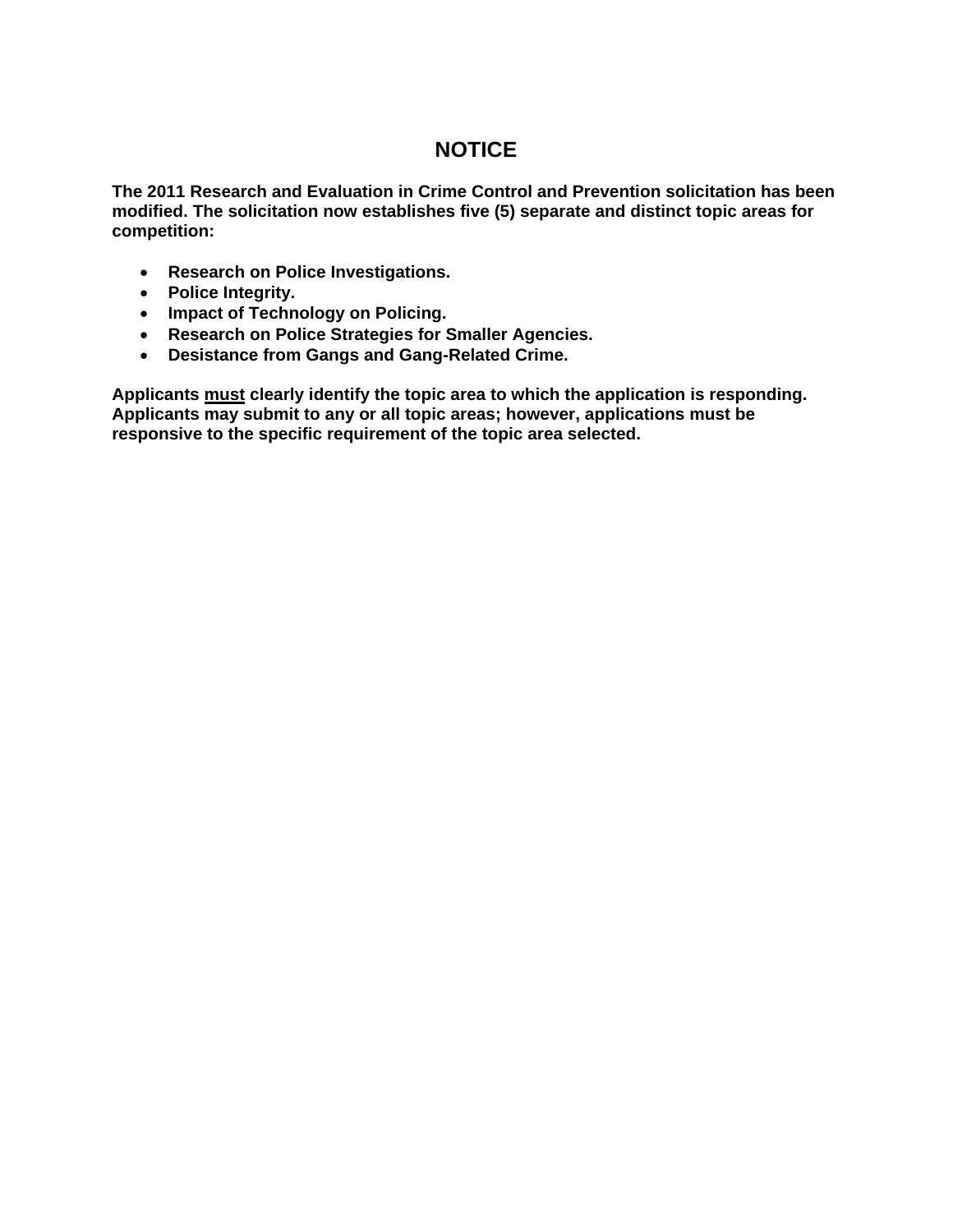**U.S. Department of Justice**  OMB No. 1121-0329

Office of Justice Programs

*National Institute of Justice* 



The [U.S. Department of Justice](http://www.usdoj.gov/) (DOJ), [Office of Justice Programs](http://www.ojp.gov/flash.htm) (OJP), [National Institute of](http://www.ojp.usdoj.gov/nij/)  [Justice](http://www.ojp.usdoj.gov/nij/) (NIJ) is pleased to announce that it is seeking applications to conduct research on selected crime control and prevention topics. This program furthers the Department's mission by sponsoring research by providing objective, independent, evidence-based knowledge and tools to meet the challenges of crime and justice, particularly at the State and local levels.

# **Solicitation: Research and Evaluation in Crime Control and Prevention**

# **Eligibility**

In general, NIJ is authorized to make grants to, or enter into contracts or cooperative agreements with, States (including territories), units of local government (including federallyrecognized Indian tribal governments as determined by the Secretary of the Interior), nonprofit and for-profit organizations (including tribal nonprofit and profit organizations), institutions of higher education (including tribal institutions of higher education), and certain qualified individuals. For-profit organizations must agree to forgo any profit or management fee. Foreign governments, foreign organizations, and foreign institutions of higher education are not eligible to apply.

# **Deadline**

Registration with [Grants.gov](http://www.grants.gov/applicants/apply_for_grants.jsp) is required prior to application submission. (See "How to Apply," page 9.)

All applications are due by 11:59 p.m. eastern time March 17, 2011. (See "Deadlines: Registration and Application," page 3.)

# **Contact Information**

For technical assistance with submitting the application, contact the Grants.gov Customer Support Hotline at 800–518–4726 or via e-mail to [support@grants.gov](mailto:support@grants.gov)*.*

**Note:** The [Grants.gov](http://www.grants.gov/applicants/apply_for_grants.jsp) Support Hotline hours of operation are 24 hours a day, 7 days a week, except Federal holidays.

For assistance with any other requirement of this solicitation, contact Brett Chapman, Social Science Analyst, at 202–514–2187 or by e-mail to Brett.Chapman@usdoj.gov for research on police integrity, the impact of technology on policing, and research on policing strategies for smaller police agencies; Katharine Browning, Senior Social Science Analyst at 202–616–4786, or by e-mail to Katharine.Browning@usdoj.gov for research on police investigations; and Louis Tuthill, Social Science Analyst, at 202–307–1015 or by e-mail to Louis.Tuthill@usdoj.gov for research on desistance from gangs.

Grants.gov number assigned to announcement: NIJ–2011–2826

SL# 000963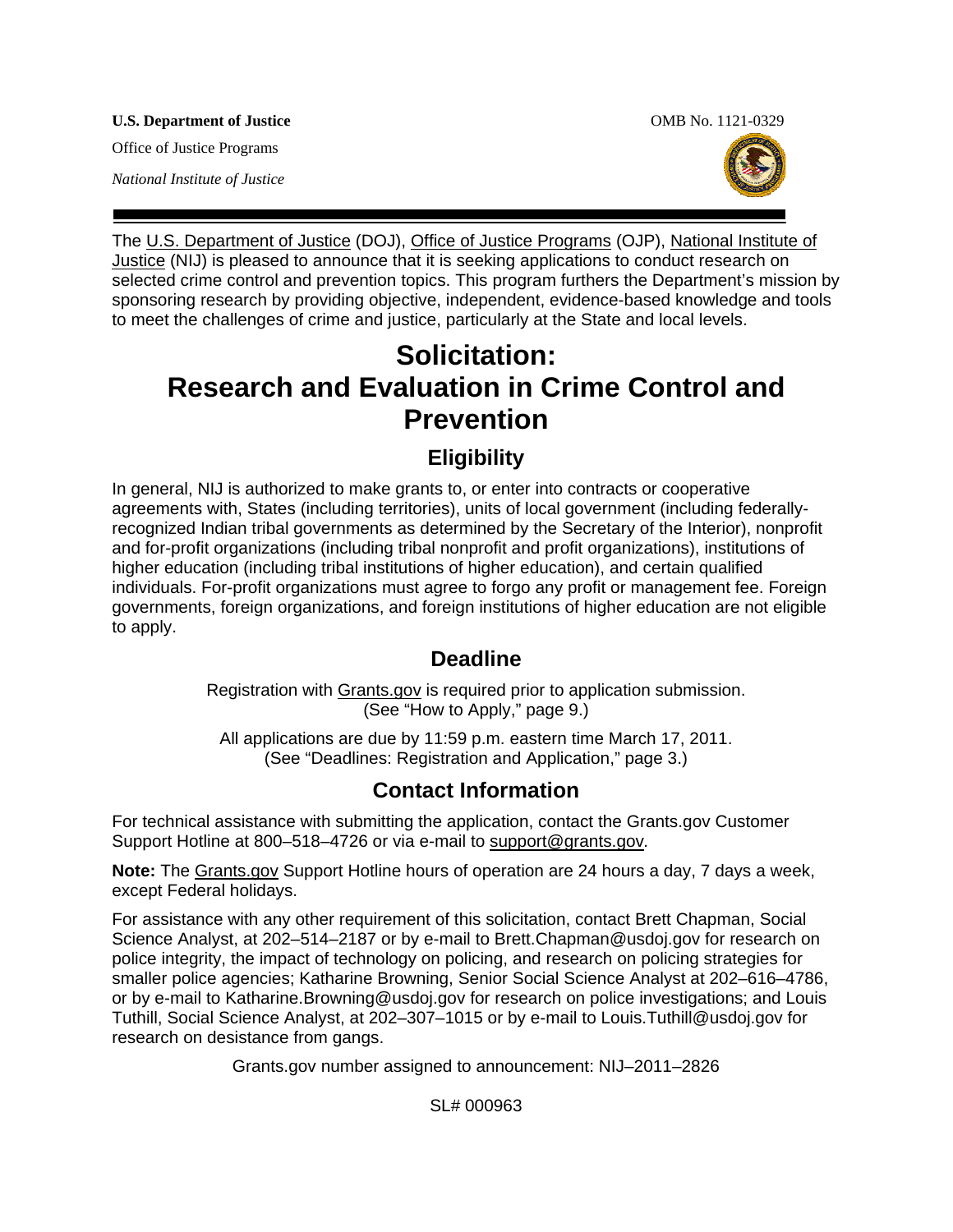| Information to Complete the Application for Federal Assistance, Standard Form (SF) |  |
|------------------------------------------------------------------------------------|--|
|                                                                                    |  |
|                                                                                    |  |
|                                                                                    |  |

# **CONTENTS**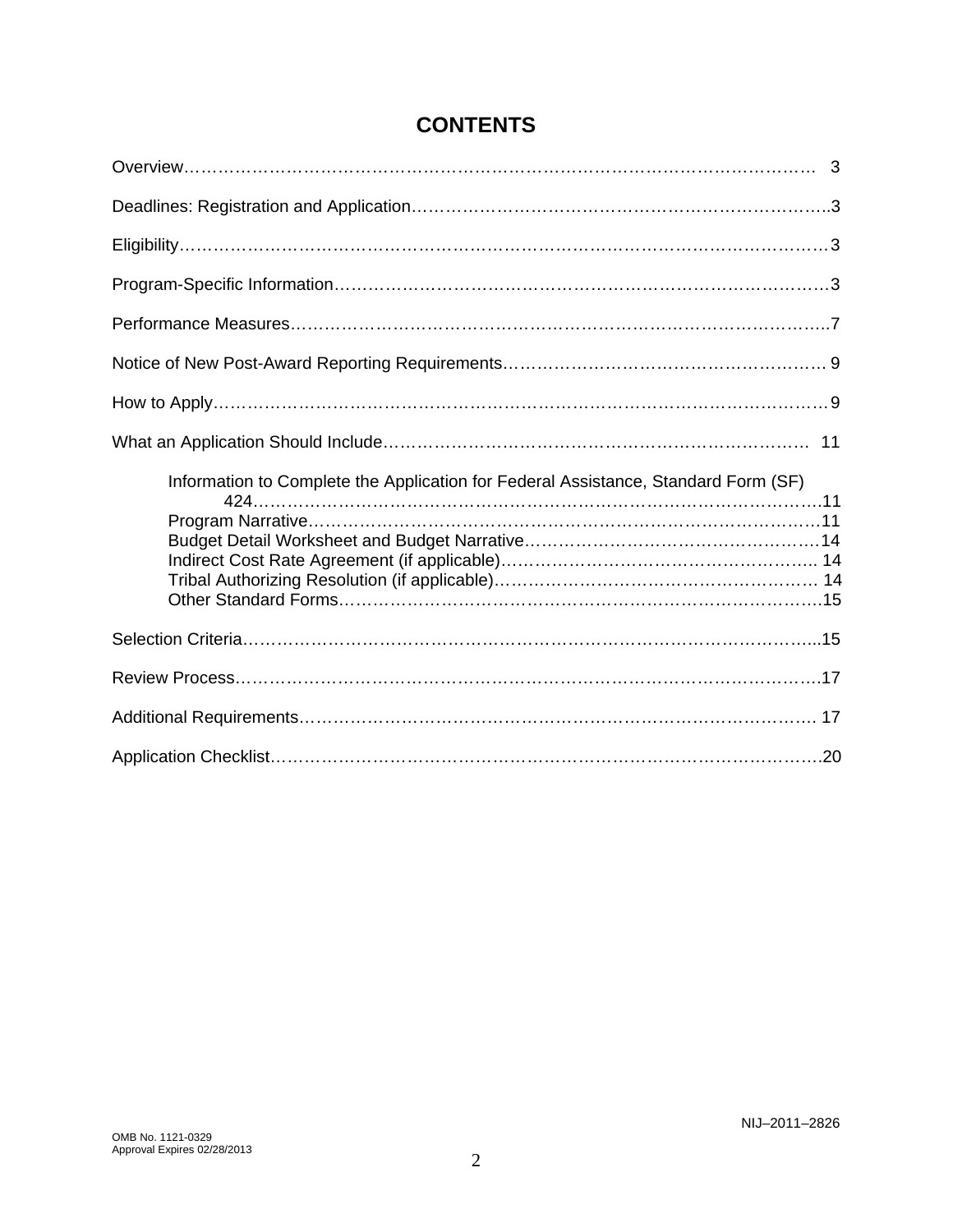# **Research and Evaluation in Crime Control and Prevention (CFDA 16.560)**

### **Overview**

This is a directed solicitation that seeks proposals to examine topics relevant to State, local, and/or tribal criminal and juvenile justice policy and practice. Specific focus areas under this solicitation for FY 2011 include: research on police investigations; research on police integrity; the impact of technology on policing; research on policing strategies for smaller police agencies; and research on desistance from gangs and gang-related crime.

Applications addressing other areas of research related to crime control and prevention policy and practice also may be considered. However, applicants are strongly encouraged to consider NIJ's stated priority areas as they are outlined in this solicitation.

**Authorizing Legislation:** Title I of the Omnibus Crime Control and Safe Streets Act of 1968 (sections 201 and 202).

### **Deadlines: Registration and Application**

Registration is required prior to submission. OJP strongly encourages registering with Grants.gov several weeks before the deadline for application submission. The deadline for applying for funding under this announcement is 11:59 p.m. eastern time March 17, 2011. Please see the "How to Apply" section, page 9, for more details.

# **Eligibility**

Please refer to the title page for eligibility under this program.

### **Program-Specific Information—Research and Evaluation in Crime Control and Prevention**

The Crime Control and Prevention Research Division (CCPRD) of NIJ serves to develop innovative solutions to the problems of crime control and prevention through strategic planning, support for research and evaluation, and dissemination of research information to the field and public. The CCPRD manages a large and varied portfolio of research, evaluation, and demonstration grants in the areas of law enforcement, crime prevention, mapping and analysis for public safety, neighborhoods and crime, juvenile delinquency and juvenile justice, forensics policy, terrorism, gangs and violence, firearms and violence, and NIJ's Data Resources Program. Each separately funded study produces a final report on the research and the findings and implications for criminal justice policy and practice in the United States. The two main topic areas of interest: (1) Research on Policing, and (2) Research on Gangs are subdivided and discussed below.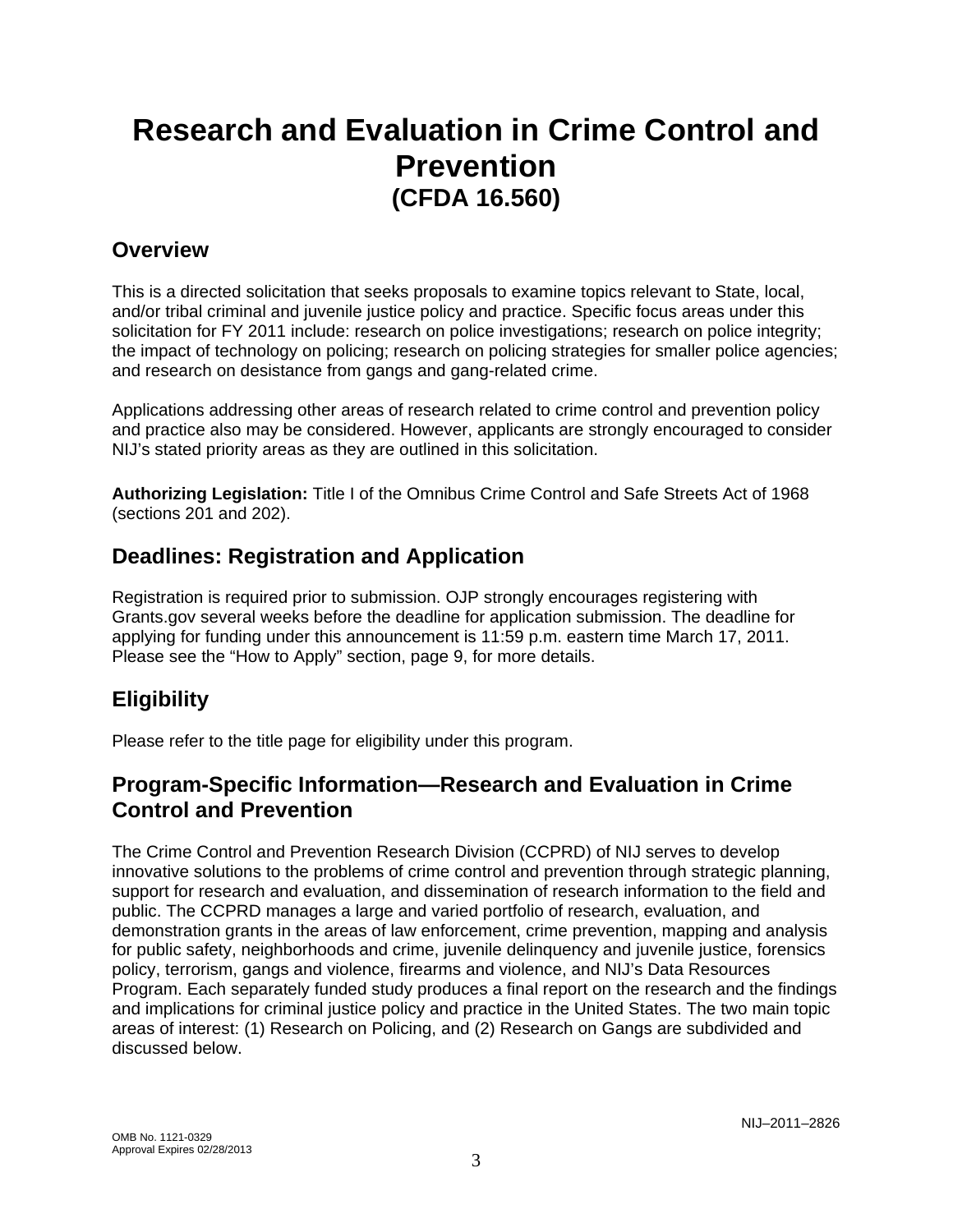#### **Research on Policing**

#### **Research on Police Investigations**

There has been very little research in the area of criminal investigations and virtually none in the last 10 years. Several studies have provided a basic understanding of the elements of criminal investigations. NIJ would like to continue this line of research with a prospective study on the criminal investigation process, with an emphasis on the role, activities, and decisionmaking of detectives. NIJ is particularly interested in identifying and understanding the decisionmaking points in the investigative process. From the case screening process and the decision to assign a detective to the case through the prosecutor's decision to accept or reject the case, departmental policies and regulations, as well as cognitive factors and behaviors of detectives, will influence these decisionmaking points.

Applicants should propose a multi-site study to examine detective practices in at least one large department (at least 500 sworn), one mid-size department (between 100 and 499 sworn), and one small department (less than 100 sworn). In addition to the decisionmaking processes, the study should examine how detective training and the process for becoming a detective, as well as policies and procedures relating to the investigation, affect detective decisionmaking. The applicant should select a sample of cases to follow prospectively in each site, observing the decision points from case screening to the point where the prosecutor accepts or rejects the case.

#### **Police Integrity**

One of the biggest challenges to public trust and confidence in the police continues to be police integrity. Police accountability to the public continues to be an important issue in policing. Because of the highly discretionary nature of policing, managers have been confronted with incidents of abuse of authority (e.g., corruption, excessive use of force, other misconduct) by police officers. Many departments have responded to this by implementing internal and external mechanisms to promote police integrity and departmental accountability. Such mechanisms may include early intervention systems, reporting requirements for use of force, administrative reviews of shootings and use of deadly or non-deadly force, complaints and misconduct investigations, management supervision, recruiting, retention and training, and civilian oversight review boards.

Research proposals in this area could focus on the above issues and also on disciplinary practices involving police misconduct that are effective in changing officer behavior and producing other positive outcomes. **Note**: Applicants interested in conducting research on the evaluation of early intervention systems should apply under the NIJ solicitation titled *Performance Management Information Systems for Law Enforcement and Corrections Applications*.

### **Impact of Technology on Policing**

NIJ is interested in research that examines the social, organizational, and behavioral implications of new tools and technologies on policing and crime. Given the current economy and strain on city budgets, research in this area may include cost/benefit analyses that examine the impact of new technologies on existing police resources. NIJ has invested in evaluations of technologies such as automated vehicle locators (AVL), crime mapping applications, license plate recognition (LPR), video surveillance cameras, less-lethal weapons, police use of force simulators, and mobile phones.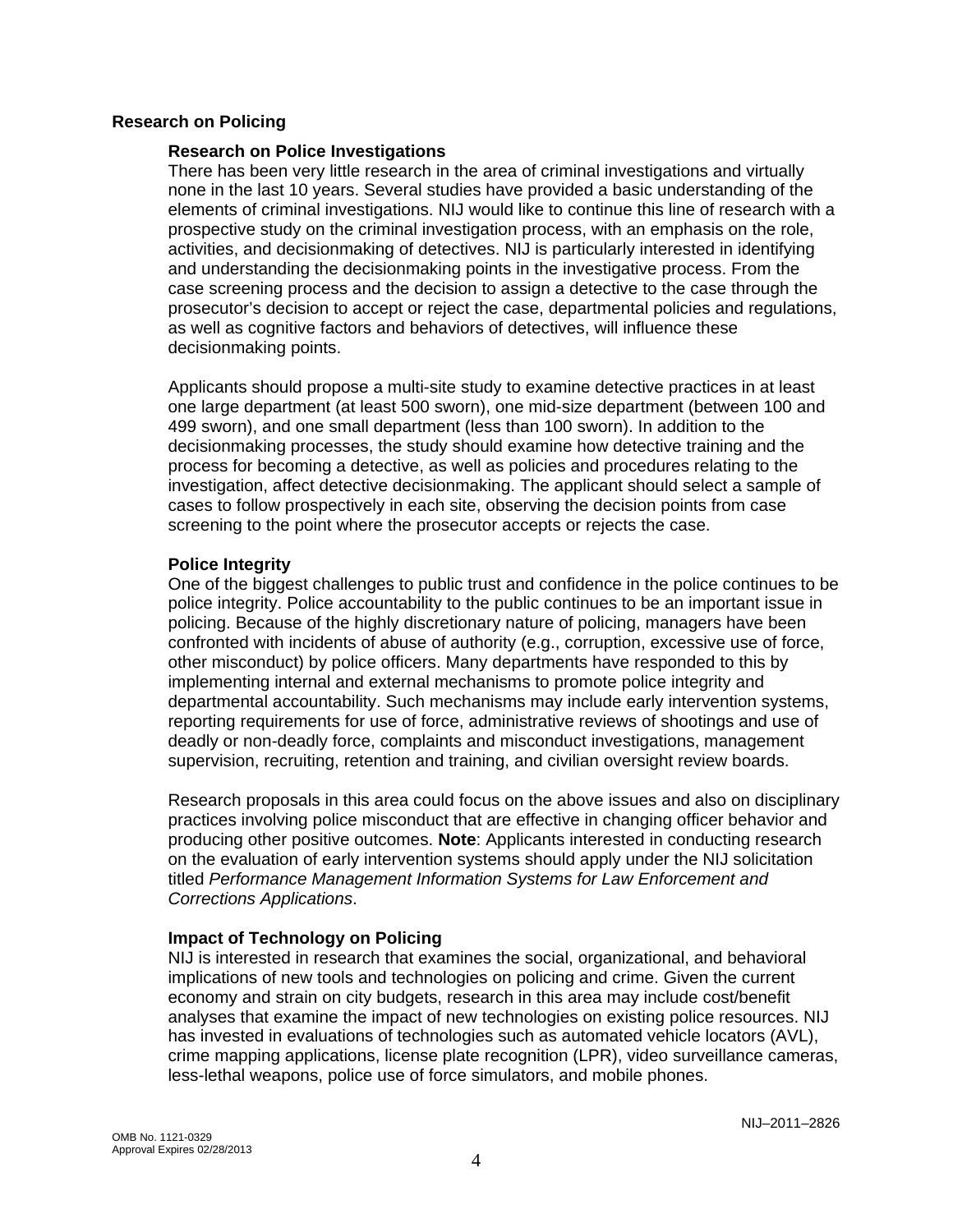Proposals should examine current or emerging technologies that offer promise to law enforcement. NIJ is interested in proposals that explore the potential impacts of implementing technologies in police departments, including any unintended consequences on communities or police operations.

#### **Research on Police Strategies for Smaller Police Agencies**

Although eighty percent of police departments in the United States have 25 or fewer officers, most research focuses on large departments in urban areas. Research on smaller police agencies is vital due to the fact that smaller police agencies are responsible for providing effective and efficient policing services across larger nonmetropolitan and rural areas, even though they may have fewer sworn officers. Shrinking operational budgets and limited access to the resources necessary to implement effective and efficient policing strategies compound the challenges smaller agencies face.

NIJ is interested in research on promising strategies or programs in large or mid-sized police departments that can be scaled down for implementation in neighboring or adjacent smaller town or rural police departments to increase overall efficiency and effectiveness in controlling crime and disorder, promoting public safety, or minimizing fear in the community. NIJ is also interested in proposals that examine how promising strategies identified in larger or mid-sized agencies are tailored to smaller agencies and can be sustained over time.

### **Research on Gangs**

#### **Desistance from Gangs and Gang-Related Crime**

The issue of desistance has been studied across several fields, from addiction to delinquency (see Wolfgang, Thornberry, and Figlio, 1987; Laub and Sampson, 2001). Sampson and Laub argue that the social bonds created by strong marriage and/or employment can counteract trajectories of delinquency and crime (Sampson and Laub, 1993). However, there are few studies that examine desistance in relation to gang violence (see Curry and Decker, 1998; Moloney, et al., 2009; Varriale, 2008). With this solicitation, NIJ seeks proposals for research that would examine individual desistance from gangs and gang-related crime. Research on juvenile delinquency and gangs generally has focused on early prevention strategies that direct children's trajectories away from juvenile delinquency, violence, or gang membership. However, the research that focuses on intervening factors, which may draw individuals away from continued gang membership and gang-related crime, has been sparse.

NIJ is interested in research that examines factors involved in the desistance from gang membership and/or gang-related crime. Desistance is an underdeveloped area of research in the criminological literature. For the purpose of this research, desistance can include the reduction or termination of the frequency, type, or seriousness of gang membership or involvement in gang-related crime. It is also understood that such a reduction or termination might be temporary in nature. Descriptive information would need to include the specific behavior from which the individual is desisting. For example, what was the structure of the gang to which the individual belonged? What relationships does the individual have with current gang members? Does the individual have familial ties within his or her former gang? Does the individual engage in behavior such as excessive alcohol or drug use? Do any recent criminal events have a relation to his or her former role in the gang? What factors or events drew the individual away from the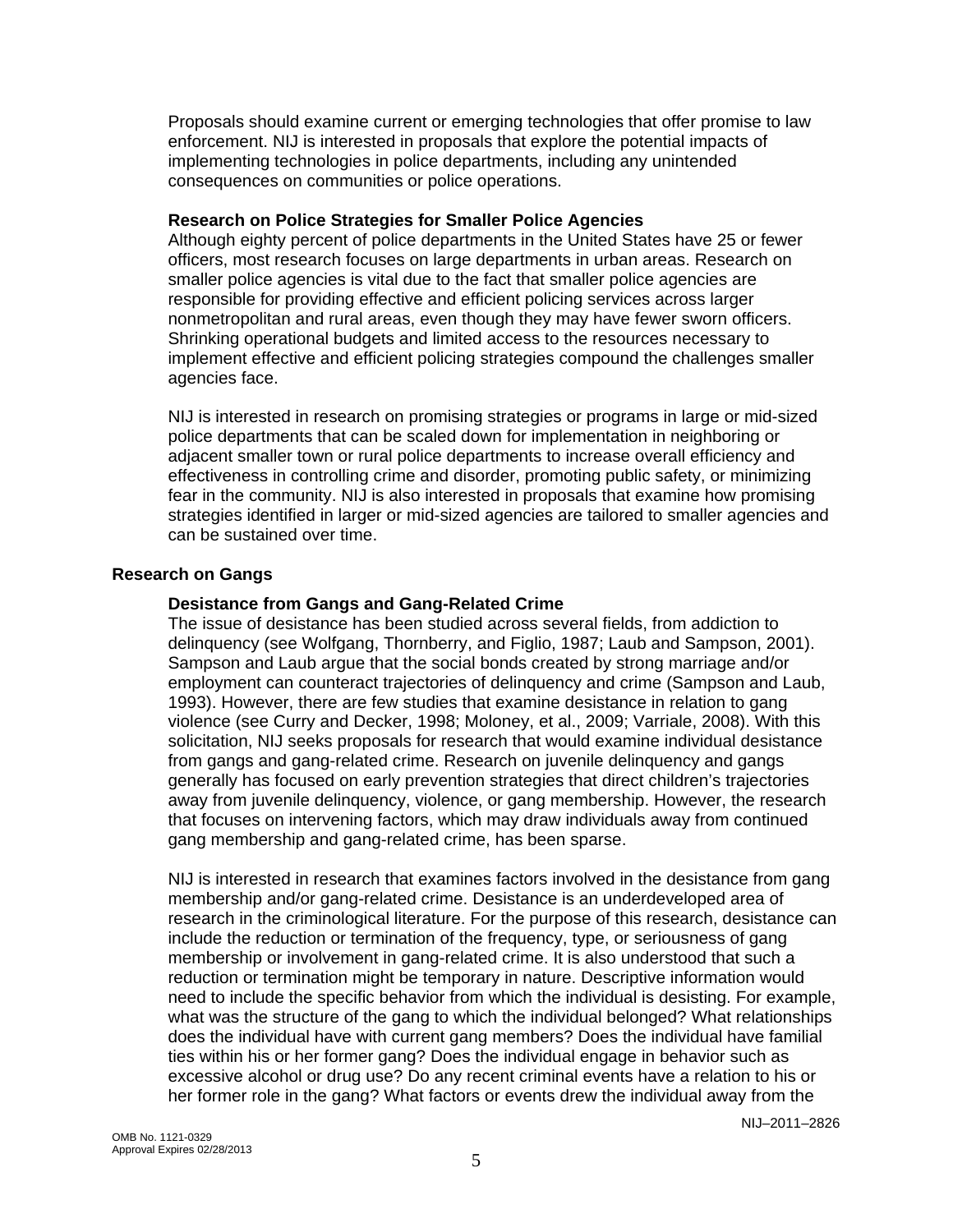gang? The methods for attaining these responses could be quantitative and/or qualitative.

**Amount and length of awards:** NIJ anticipates that, for this solicitation, up to \$1.5 million may become available for one award under research on police investigations; up to \$1 million may become available for one or more awards under police integrity, the impact of technology on policing, or research on police strategies for smaller police agencies; and up to \$1 million may become available for one or more awards under desistance from gangs and gang-related crime. **All awards are subject to the availability of appropriated funds and to any modifications or additional requirements that may be imposed by law.** 

Applicants should be aware that the total period for an award ordinarily will not exceed 3 years.

**Evaluation research:** Within applications proposing evaluation research, funding priority will be given to experimental research designs that use random selection and assignment of participants to experimental and control conditions. When randomized designs are not feasible, priority will be given to quasi-experimental designs that include contemporary procedures such as Propensity Score Matching or Regression Discontinuity Design to address selection bias in evaluating outcomes and impacts.

Evaluations that also include measurements of program fidelity and implementation as part of a thorough process assessment are desirable. Measurements of program fidelity should be included as part of an assessment of program processes and operations to ensure that policies, programs, and technologies are implemented as designed. As one aspect of a comprehensive evaluation, assessments of program processes should include objective measurements and qualitative observations of programs as they are actually implemented and of services that are delivered. These may include assessment of such aspects as adherence to program content and protocol, quantity and duration, quality of delivery, and participant responsiveness.

Proposed evaluation research designs with multiple units of analysis and multiple measurements will also be given priority. Design aspects that contribute to the validity of results are necessary to effectively address issues of generalizability and representativeness of findings.

Finally, applications that include cost/benefit analysis will be given priority. NIJ views cost/benefit analysis as an effective way to communicate and disseminate findings from evaluation research.

**Please note:** All applicants under this solicitation must comply with Department of Justice regulations on confidentiality and human subjects' protection. See "Other Requirements for OJP Applications" at [www.ojp.usdoj.gov/funding/other\\_requirements.htm.](http://www.ojp.usdoj.gov/funding/other_requirements.htm)

### **What will not be funded:**

- 1. Provision of training or direct service.
- 2. Proposals primarily to purchase equipment, materials, or supplies. (The budget may include these items if they are necessary to conduct applied research, development, demonstration, evaluation, or analysis.)
- 3. Work that will be funded under another specific solicitation.
- 4. Proposals that do not contain a research component or do not respond to the specific goals of this solicitation.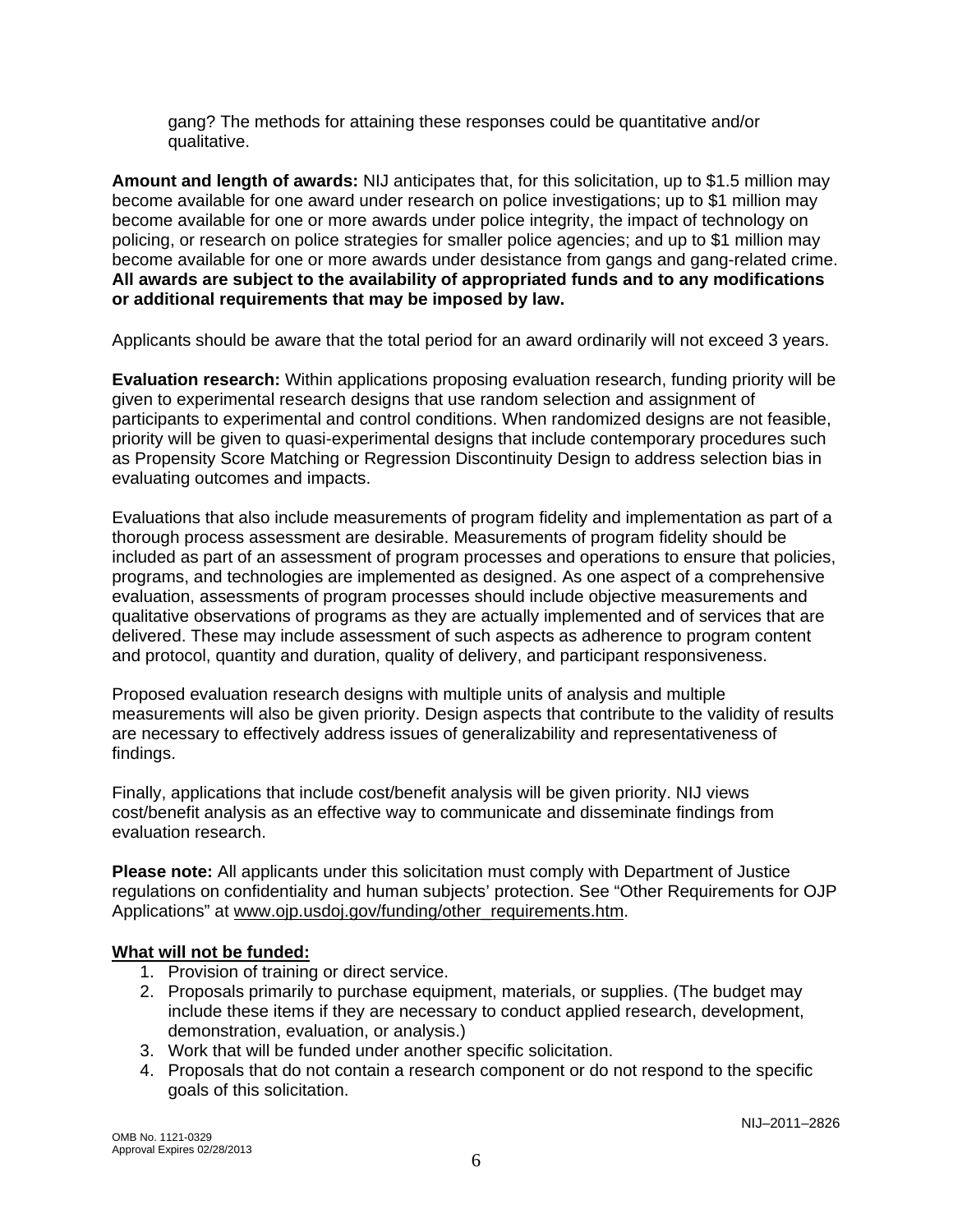### **Budget Information**

**Limitation on Use of Award Funds for Employee Compensation; Waiver:** With respect to any award of more than \$250,000 made under this solicitation, Federal funds may not be used to pay total cash compensation (salary plus bonuses) to any employee of the award recipient at a rate that exceeds 110% of the maximum annual salary payable to a member of the Federal Government's Senior Executive Service (SES) at an agency with a Certified SES Performance Appraisal System for that year. (The 2010 salary table for SES employees is available at www.opm.gov/oca/10tables/indexSES.asp.) Note: A recipient may compensate an employee at a higher rate, provided the amount in excess of this compensation limitation is paid with non-Federal funds. (Any such additional compensation will not be considered matching funds where match requirements apply.)

The limitation on compensation rates allowable under an award may be waived on an individual basis at the discretion of the Director of the National Institute of Justice. An applicant that wishes to request a waiver must include a detailed justification in the budget narrative of its application. Unless the applicant submits a waiver request and justification with the application, the applicant should anticipate that OJP will request the applicant to adjust and resubmit its budget.

The justification should include: the particular qualifications and expertise of the individual, the uniqueness of the service being provided, the individual's specific knowledge of the program or project being undertaken with award funds, and a statement explaining that the individual's salary is commensurate with the regular and customary rate for an individual with his/her qualifications and expertise, and for the work that is to be done.

**Match Requirement:** See "Cofunding" paragraph under "What an Application Should Include" (below).

### **Performance Measures**

To assist in fulfilling the Department's responsibilities under the Government Performance and Results Act (GPRA), Public Law 103-62, applicants that receive funding under this solicitation must provide data that measure the results of their work. Any award recipient will be required, post award, to provide the data requested in the "Data Grantee Provides" column so that OJP can calculate values for the "Performance Measures" column. Performance measures for this solicitation are as follows: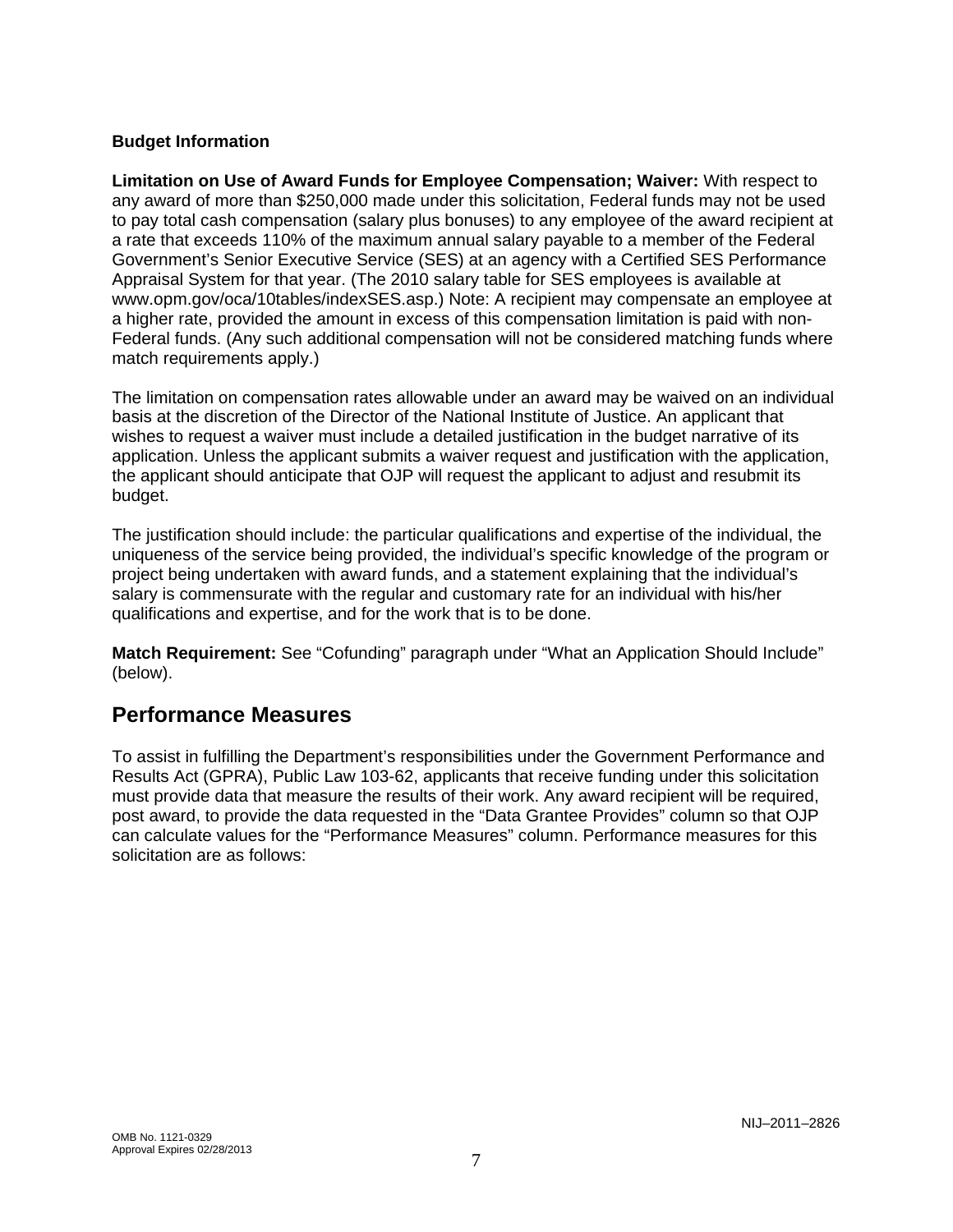| <b>Objective</b>                                                                                                                                 | <b>Performance Measure(s)</b>                                                                                                                                                                                                                                                                                                                                                                                                                                                                                                                                                                                 | <b>Data Grantee Provides</b>                                                                                                                                                                                                                                                                                                                                                                                                                                                                                                                                                                                                                |
|--------------------------------------------------------------------------------------------------------------------------------------------------|---------------------------------------------------------------------------------------------------------------------------------------------------------------------------------------------------------------------------------------------------------------------------------------------------------------------------------------------------------------------------------------------------------------------------------------------------------------------------------------------------------------------------------------------------------------------------------------------------------------|---------------------------------------------------------------------------------------------------------------------------------------------------------------------------------------------------------------------------------------------------------------------------------------------------------------------------------------------------------------------------------------------------------------------------------------------------------------------------------------------------------------------------------------------------------------------------------------------------------------------------------------------|
| Develop and analyze<br>information and data<br>having clear implications<br>for criminal justice policy<br>and practice in the<br>United States. | 1. Relevance to the needs of the<br>field as measured by whether the<br>grantee's substantive scope did<br>not deviate from the funded<br>proposal or any subsequent<br>agency modifications to the<br>scope.<br>2. Quality of the research as<br>assessed by peer reviewers.<br>3. Quality of management as<br>measured by whether significant<br>interim project milestones were<br>achieved, final deadlines were<br>met, and costs remained within<br>approved limits.<br>4. If applicable, number of NIJ final<br>grant reports, NIJ research<br>documents, and grantee<br>research documents published. | 1. A final report providing a<br>comprehensive overview of the<br>project and a detailed description<br>of the project design, data, and<br>methods; a full presentation of<br>scientific findings; and a thorough<br>discussion of the implications of<br>the project findings for criminal<br>justice practice and policy in the<br>United States.<br>2. Quarterly financial reports, semi-<br>annual progress reports, and a<br>final progress report.<br>3. If applicable, each data set that<br>was collected, acquired, or<br>modified in conjunction with the<br>project.<br>4. If applicable, citation to<br>report(s)/document(s). |

Submission of performance measures data is not required for the application. Instead, applicants should discuss in their applications their proposed methods for collecting data for performance measures. Please refer to the section "What an Application Should Include" (below) for additional information.

**Note on project evaluations:** Applicants that propose to use funds awarded through this solicitation to conduct project evaluations should be aware that certain project evaluations (such as systematic investigations designed to develop or contribute to generalizable knowledge) may constitute "research" for purposes of applicable DOJ human subjects protections. However, project evaluations that are intended only to generate internal improvements to a program or service, or are conducted only to meet OJP's performance measure data reporting requirements, likely do not constitute "research." Applicants should provide sufficient information for OJP to determine whether the particular project they propose would either intentionally or unintentionally collect and/or use information in such a way that it meets the DOJ regulatory definition of research.

Research, for the purposes of human subjects protections for OJP-funded programs, is defined as, "a systematic investigation, including research development, testing, and evaluation, designed to develop or contribute to generalizable knowledge." 28 C.F.R. § 46.102(d). For additional information on determining whether a proposed activity would constitute research, see the decision tree to assist applicants on the "Research and the Protection of Human Subjects" section of the OJP "Other Requirements for OJP Applications" Web page ([www.ojp.usdoj.gov/funding/other\\_requirements.htm](http://www.ojp.usdoj.gov/funding/other_requirements.htm)). Applicants whose proposals may involve a research or statistical component also should review the "Confidentiality" section on that Web page.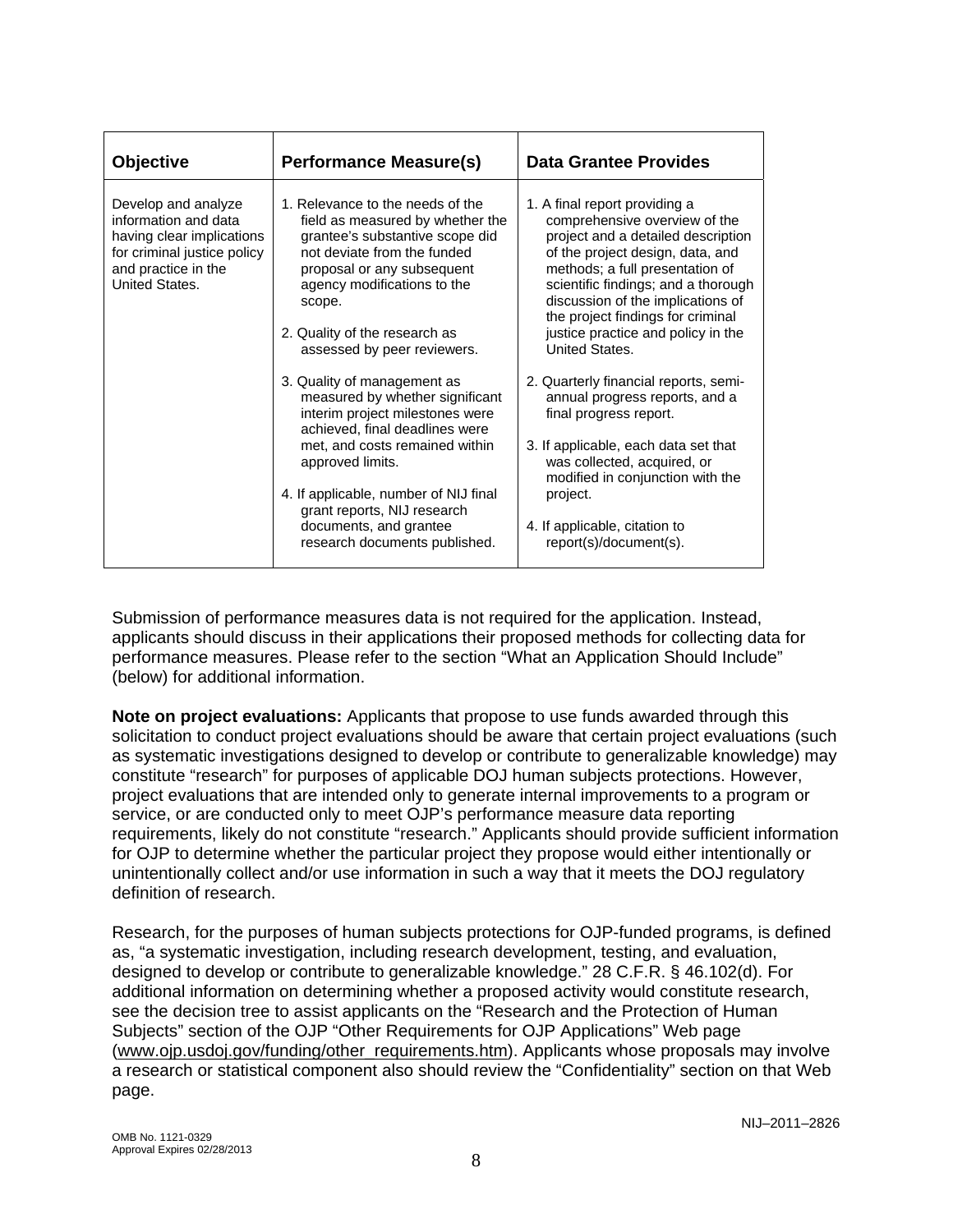## **Notice of New Post-Award Reporting Requirements**

Applicants should anticipate that all recipients (other than individuals) of awards of \$25,000 or more under this solicitation, consistent with the Federal Funding Accountability and Transparency Act of 2006 (FFATA), will be required to report award information on any first-tier subawards totaling \$25,000 or more, and, in certain cases, to report information on the names and total compensation of the five most highly compensated executives of the recipient and first-tier subrecipients. Each applicant entity must ensure that it has the necessary processes and systems in place to comply with the reporting requirements should it receive funding. Reports regarding subawards will be made through the FFATA Subaward Reporting System (FSRS), found at <http://www.fsrs.gov/>.

Please note also that applicants should anticipate that no subaward of an award made under this solicitation may be made to a subrecipient (other than an individual) unless the potential subrecipient acquires and provides a Data Universal Numbering System (DUNS) number.

# **How to Apply**

Applications will be submitted through Grants.gov. Grants.gov is a "one-stop storefront" that provides a unified process for all customers of Federal awards to find funding opportunities and apply for funding. Complete instructions on how to register and submit an application can be found at [www.Grants.gov](http://www.grants.gov/). If the applicant experiences technical difficulties at any point during this process, please call the Grants.gov Customer Support Hotline at **800–518–4726**, 24 hours a day, 7 days a week, except Federal holidays. Registering with Grants.gov is a one-time process; however, **processing delays may occur, and it can take up to several weeks** for first-time registrants to receive confirmation and a user password. OJP highly recommends that applicants start the registration process as early as possible to prevent delays in submitting an application package by the specified application deadline.

All applicants are required to complete the following steps:

- 1. **Acquire a DUNS number.** A DUNS number is required for [Grants.gov](http://www.grants.gov/index.jsp) registration. In general, the Office of Management and Budget requires that all applicants (other than individuals) for Federal funds include a DUNS (Data Universal Numbering System) number in their applications for a new award or renewal of an existing award. A DUNS number is a unique nine-digit sequence recognized as the universal standard for identifying and keeping track of entities receiving Federal funds. The identifier is used for tracking purposes and to validate address and point of contact information for Federal assistance applicants, recipients, and subrecipients. The DUNS number will be used throughout the grant life cycle. Obtaining a DUNS number is a free, one-time activity. Obtain a DUNS number by calling Dun and Bradstreet at 866–705–5711 or by applying online at [www.dnb.com.](http://www.dnb.com/) Individuals are exempt from this requirement.
- 2. **Acquire or renew registration with the Central Contractor Registration (CCR) database.** OJP requires that all applicants (other than individuals) for Federal financial assistance maintain current registrations in the Central Contractor Registration (CCR) database. An applicant must be registered in the CCR to successfully register in Grants.gov. The CCR database is the repository for standard information about Federal financial assistance applicants, recipients, and subrecipients. Organizations that have previously submitted applications via Grants.gov are already registered with CCR, as it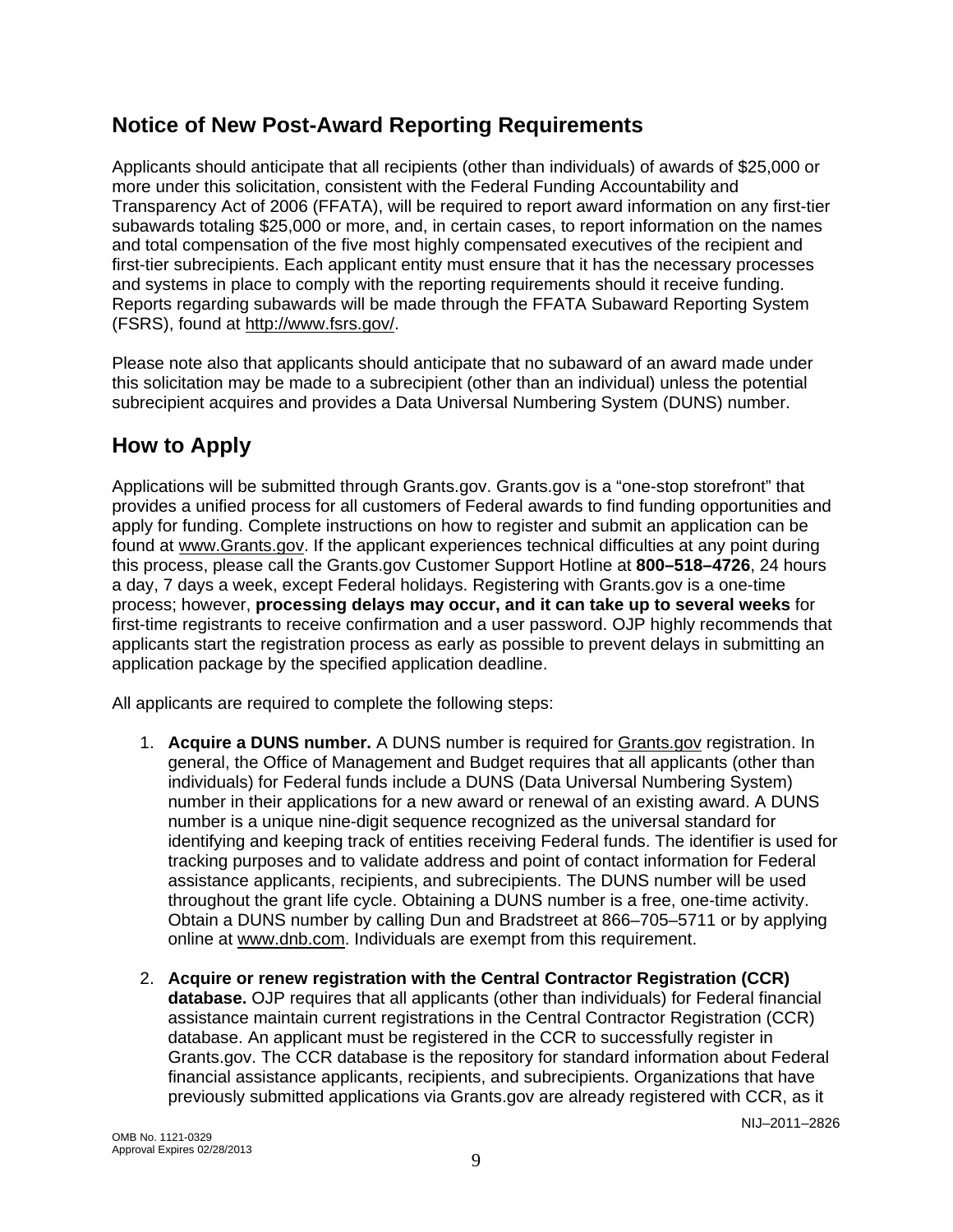is a requirement for Grants.gov registration. Please note, however, that applicants must **update or renew their CCR registration annually** to maintain an active status. Information about CCR registration procedures can be accessed at www.ccr.gov.

- 3. **Acquire an Authorized Organization Representative (AOR) and a Grants.gov username and password.** Complete the AOR profile on Grants.gov and create a username and password. The applicant organization's DUNS Number must be used to complete this step. For more information about the registration process, go to [www.grants.gov/applicants/get\\_registered.jsp](http://www.grants.gov/applicants/get_registered.jsp).
- 4. **Acquire confirmation for the AOR from the E-Business Point of Contact (E-Biz POC).** The E-Biz POC at the applicant organization must log into Grants.gov to confirm the applicant organization's AOR. Please note that there can be more than one AOR for the organization.
- 5. **Search for the funding opportunity on Grants.gov.** Please use the following identifying information when searching for the funding opportunity on Grants.gov. The Catalog of Federal Domestic Assistance (CFDA) number for this solicitation is 16.560, titled "National Institute of Justice Research, Evaluation, and Development Project Grants," and the funding opportunity number is NIJ–2011–2826.
- 6. **Submit an application consistent with this solicitation by following the directions in Grants.gov.** Within 24–48 hours after submitting the electronic application, the applicant should receive an e-mail validation message from Grants.gov. The validation message will state whether the application has been received and validated, or rejected, with an explanation. **Important:** Applicants are urged to submit applications **at least 72 hours prior** to the due date of the application to allow time to receive the validation message and to correct any problems that may have caused a rejection notification.

**Note: Grants.gov will forward the application to OJP's Grants Management System (GMS). GMS does not accept executable file types as application attachments**. These disallowed file types include, but are not limited to, the following extensions: ".com," ".bat," ".exe," ".vbs," ".cfg," ".dat," ".db," ".dbf," ".dll," ".ini," ".log," ".ora," ".sys," and ".zip."

### **Experiencing Unforeseen Grants.gov Technical Issues**

If an applicant experiences unforeseen Grants.gov technical issues beyond the applicant's control that prevent submission of its application by the deadline, the applicant must contact NIJ staff **within 24 hours after the deadline** and request approval to submit its application. At that time, NIJ staff will instruct the applicant to submit specific information detailing the technical difficulties. The applicant must e-mail: a description of the technical difficulties, a timeline of submission efforts, the complete grant application, the applicant DUNS number, and Grants.gov Help Desk tracking number(s) received. After the program office reviews all of the information submitted, and contacts the Grants.gov Help Desk to validate the technical issues reported, OJP will contact the applicant to either approve or deny the request to submit a late application. If the technical issues reported cannot be validated, the application will be rejected as untimely.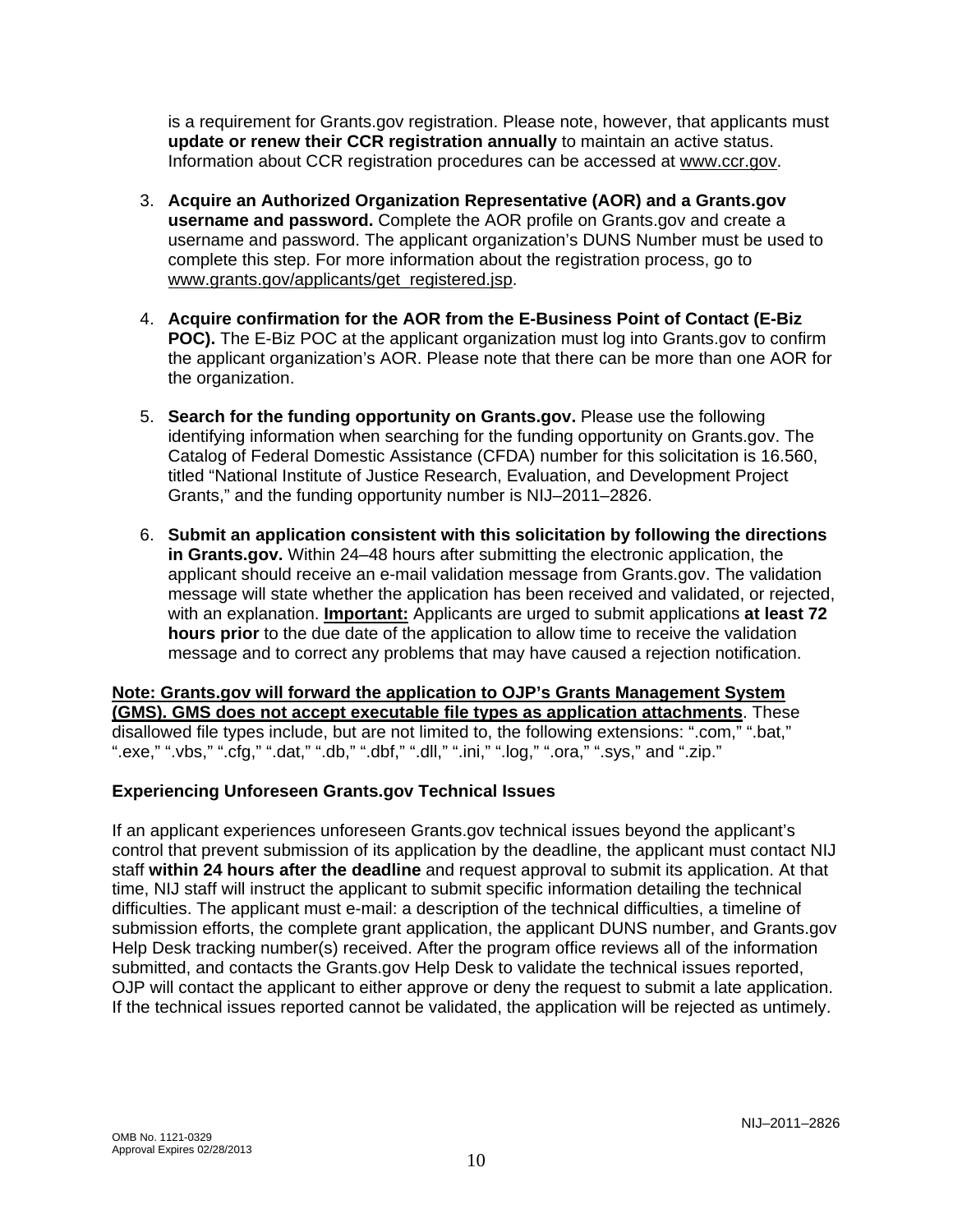To ensure a fair competition for limited discretionary funds, the following conditions are not valid reasons to permit late submissions: (1) failure to begin the registration process in sufficient time, (2) failure to follow Grants.gov instructions on how to register and apply as posted on its Web site, (3) failure to follow all of the instructions in the OJP solicitation, and (4) technical issues experienced with the applicant's computer or information technology (IT) environment.

Notifications regarding known technical problems with Grants.gov, if any, are posted at the top of the OJP funding Web page, [www.ojp.usdoj.gov/funding/solicitations.htm.](http://www.ojp.gov/funding/solicitations.htm)

# **What an Application Should Include**

This section describes what an application should include and sets out a number of elements. Applicants should anticipate that failure to submit an application that contains all of the specified elements may negatively affect the review of the application; and, should a decision be made to make an award, it may result in the inclusion of special conditions that preclude access to or use of award funds pending satisfaction of the conditions.

Moreover, applicants should anticipate that some application elements are so critical that applications unresponsive to the scope of the solicitation, or that do not include a program narrative, budget detail worksheet including a budget narrative, and resumes/curriculum vitae of key personnel will neither proceed to peer review nor receive further consideration.

OJP strongly recommends use of appropriately descriptive file names (e.g., "Program Narrative," "Budget Detail Worksheet and Budget Narrative," "Timelines," "Memoranda of Understanding," "Resumes") for all attachments. OJP recommends that resumes be included in a single file.

1. **Information to complete the Application for Federal Assistance (SF–424)** 

The SF–424 is a standard form required for use as a cover sheet for submission of preapplications, applications, and related information. Grants.gov and GMS take information from the applicant's profile to populate the fields on this form. When selecting "type of applicant," if the applicant is a for-profit entity, please select "For-Profit Organization" or "Small Business" (as applicable).

### 2. **Program Narrative**

The program narrative section of the application should not exceed 30 double-spaced pages in 12-point font with 1-inch margins. Abstract, table of contents, charts, figures, appendices, and government forms do not count toward the 30-page limit for the narrative section.

If the program narrative fails to comply with these length-related restrictions, noncompliance may be considered in peer review and in final award decisions.

### Program Narrative Guidelines:

a. **Title Page** (not counted against the 30-page program narrative limit). The title page should include the title of the project, submission date, funding opportunity number, and the applicant's name and complete contact information (i.e., name, address, telephone number, and e-mail address).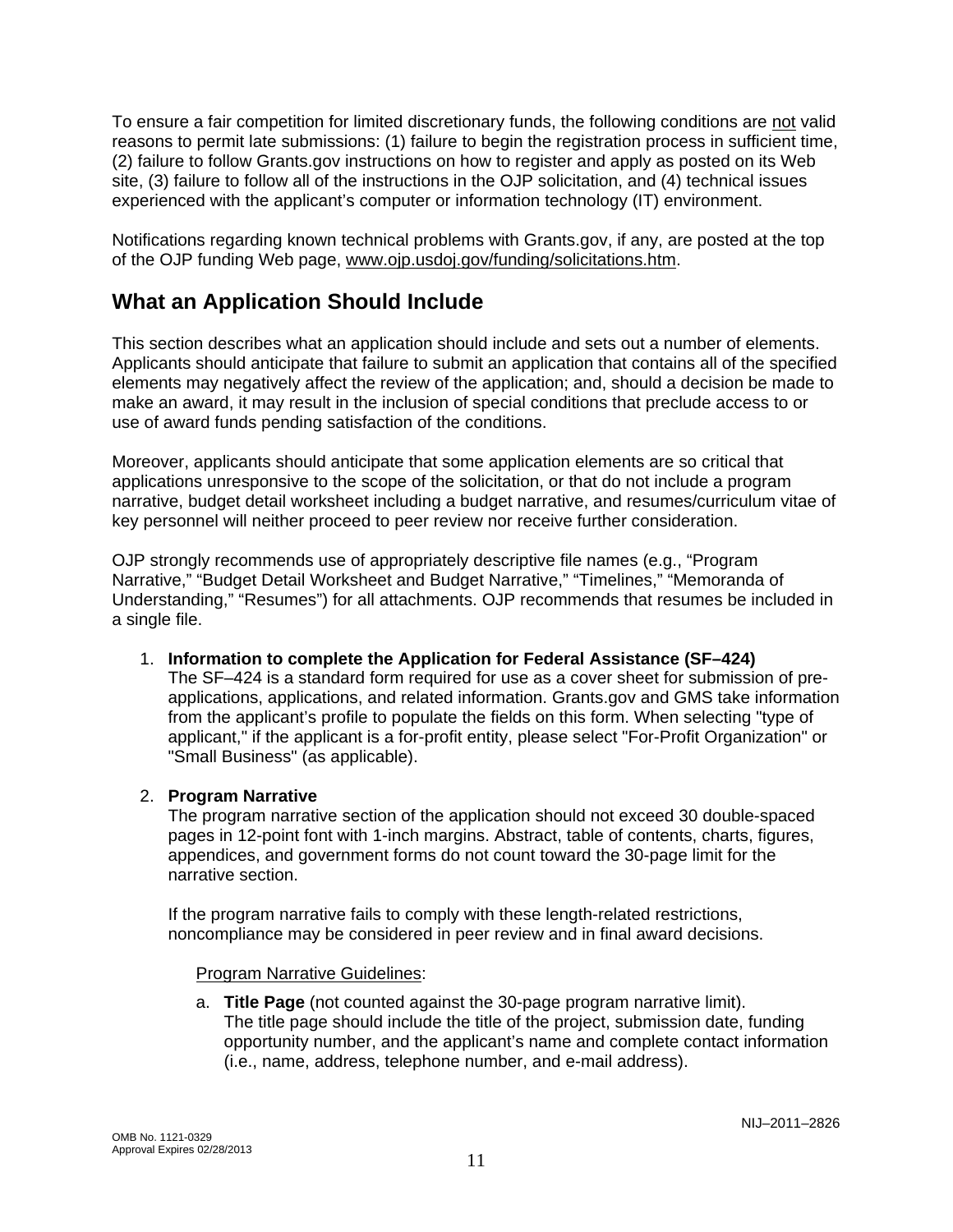- b. **Project Abstract** (not counted against the 30-page program narrative limit). The 400 to 600-word abstract should state the problem under investigation (including research goals and objectives) and the anticipated relevance of the project to criminal justice public policy, practice, or theory. It should describe the proposed method and/or research design, including data to be used in addressing research questions, data collection procedures and instrumentation, access to data, and other methods or procedures of the proposed study. It should also describe procedures for data analysis and all expected products, including interim and final reports, instrumentation, and devices. If applicable, it should describe the subjects who will be involved in the proposed project, including the number of participants; participants' age, gender, and race/ethnicity; and other pertinent characteristics, such as methods used to gain access to subjects.
- c. **Resubmit Response** (if applicable) (not counted against the 30-page program narrative limit). If an applicant is resubmitting a proposal that was presented previously to NIJ, but not funded, the applicant should indicate this. A statement should be provided, no more than two pages, addressing: (1) the title, submission date, and NIJ-assigned application number of the previous proposal, and (2) a brief summary of revisions to the proposal. This document should be inserted after the abstract.
- d. **Table of Contents and Figures** (not counted against the 30-page program narrative limit).
- e. **Main body.** The main body of the program narrative should describe the project in depth. The following sections should be included as part of the program narrative:
	- Statement of the Problem.
	- Project/Program Design and Implementation.
	- Capabilities/Competencies.
	- Impact/Outcomes and Evaluation.
	- Plan for Collecting the Data Required for This Solicitation's Performance Measures.

Submission of performance measures data is not required for the application. Performance measures are included as an alert that successful applicants will be required to submit specific data to NIJ as part of their reporting requirements. For the application, the applicant should indicate an understanding of these requirements and discuss how the applicant will gather the required data, should the applicant receive funding.

• Dissemination Strategy.

Within these sections, the narrative should address:

- Purpose, goals, and objectives.
- Review of relevant literature.
- Detailed description of research design and methods to include: research questions, hypotheses, description of sample, analysis plan, etc.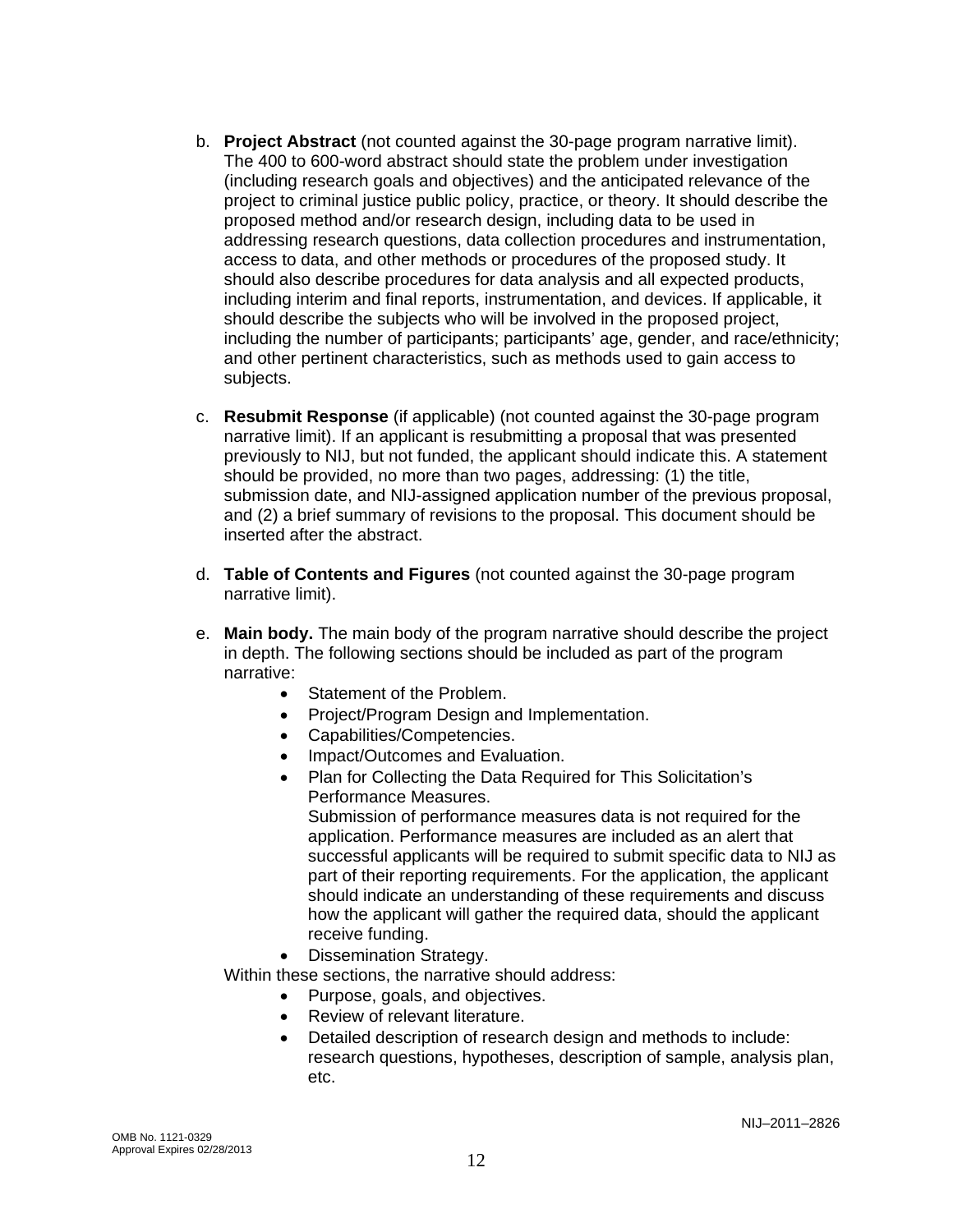- Implications for criminal justice policy and practice in the United States.
- Management plan and organization.
- f. **Appendices** (not counted against the 30-page program narrative limit) include:
	- Bibliography/references.
	- Any tools/instruments, questionnaires, tables/charts/graphs, or maps pertaining to the proposed study.
	- Curriculum vitae, resumes or biographical sketches of key personnel.
	- Project timeline and research calendar with expected milestones.
	- Research independence and integrity (see "Selection Criteria," below).
	- Human Subjects Protection Paperwork including Institutional Review Board (IRB) documentation and forms (see [www.ojp.gov/nij/funding/humansubjects/human-subjects.htm\)](http://www.ojp.gov/nij/funding/humansubjects/human-subjects.htm).
	- Privacy Certificate (for further guidance go to [www.ojp.gov/nij/funding/humansubjects/privacy-certificate](http://www.ojp.gov/nij/funding/humansubjects/privacy-certificate-guidance.htm)[guidance.htm](http://www.ojp.gov/nij/funding/humansubjects/privacy-certificate-guidance.htm)).
	- List of previous and current NIJ awards to applicant organization and investigator(s).
	- Letters of cooperation/support or administrative agreements from organizations collaborating in the project, such as law enforcement and correctional agencies (if applicable).
	- List of other agencies, organizations, or funding sources to which this proposal has been submitted (if applicable).
	- Other materials specified by the solicitation.
	- Data Archiving Strategy (see descriptive paragraph below).

**Data Archiving Strategy:** NIJ requires that each data set resulting from funded research be submitted as a grant product or deliverable for archiving with the National Archive of Criminal Justice Data. (Data sets are to be submitted 90 days before the end of the project period.) Applicants for NIJ research grants are strongly encouraged to include a brief (one- or two-page) data archiving strategy. For purposes of research replication and extension, the inclusion of only the final data set often prevents other researchers from replicating or extending the study because there are no original data, intermediate data, or documentation detailing how the data changed throughout the project. This data archiving strategy therefore should briefly describe the—

- Anticipated manipulations of original, intermediate, and final data sets (as applicable).
- Methods of documentation of such manipulations.
- Preparation of original, intermediate, and final data sets for archive submission.

The data archiving strategy should be submitted as an appendix to the application and will not count toward the 30-page limit. Please label this appendix "Data Archiving Strategy."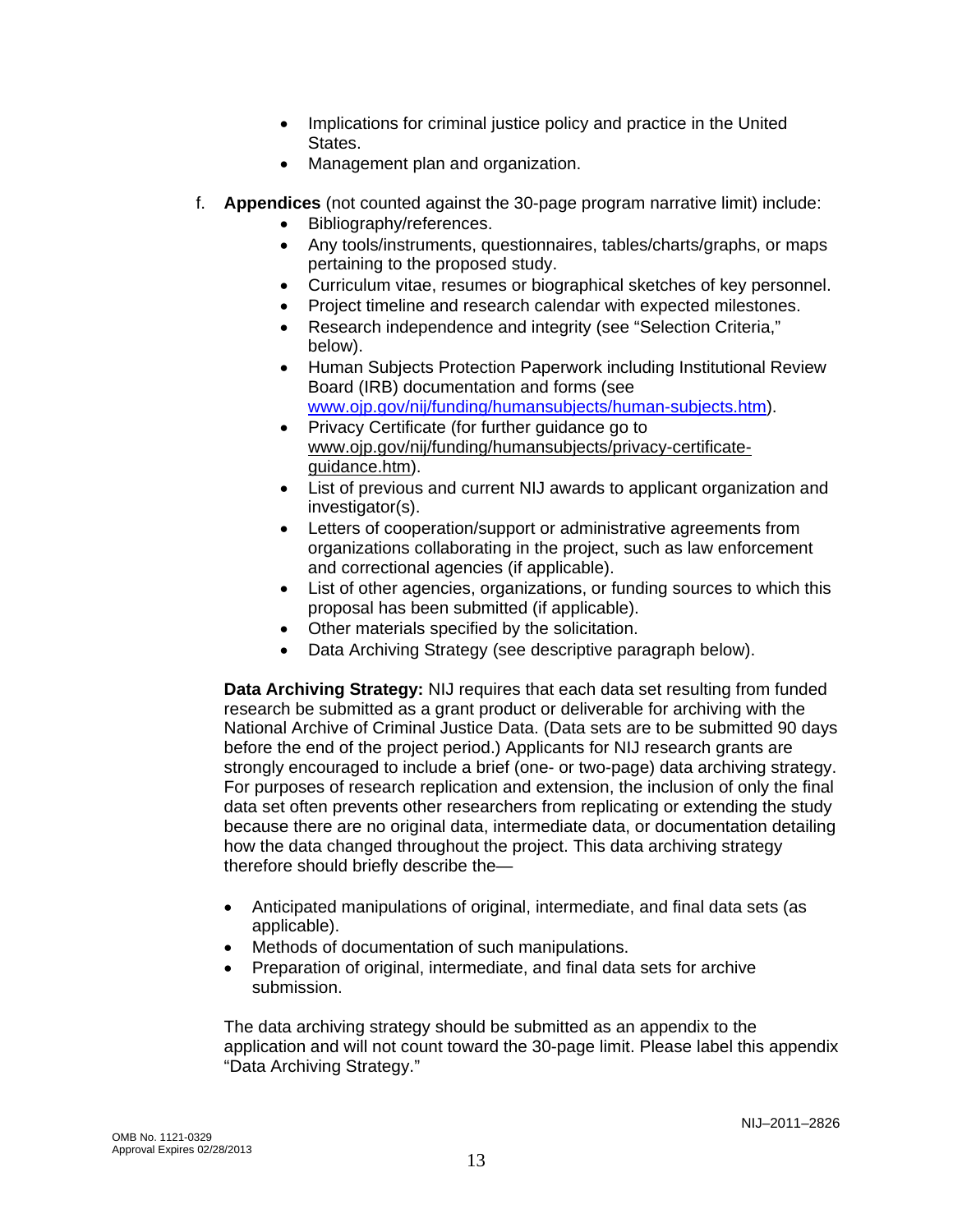### 3. **Budget Detail Worksheet and Budget Narrative**

### **a. Budget Detail Worksheet**

A sample Budget Detail Worksheet can be found at [www.ojp.gov/funding/forms/budget\\_detail.pdf.](http://www.ojp.gov/funding/forms/budget_detail.pdf) If the budget is submitted in a different format, the budget categories listed in the sample budget worksheet should be included.

For questions pertaining to budget and examples of allowable and unallowable costs, please see the OJP Financial Guide at [www.ojp.usdoj.gov/financialguide/index.htm](http://www.ojp.usdoj.gov/financialguide/index.htm)*.*

### **b. Budget Narrative**

The Budget Narrative should thoroughly and clearly describe every category of expense listed in the Budget Detail Worksheet. The narrative should be mathematically sound and correspond with the information and figures provided in the Budget Detail Worksheet. The narrative should explain how all costs were estimated and calculated and how they are relevant to the completion of the proposed project. The narrative may include tables for clarification purposes but need not be in a spreadsheet format. As with the Budget Detail Worksheet, the Budget Narrative should be broken down by year.

**Cofunding:** A grant made by NIJ under this solicitation may account for up to 100 percent of the total cost of the project. The application should indicate whether it is feasible for the applicant to contribute cash, facilities, or services as non-Federal support for the project. The application should identify generally any such contributions that the applicant expects to make, and the proposed budget should indicate in detail which items, if any, will be supported with non-Federal contributions.

### 4. **Indirect Cost Rate Agreement** (if applicable)

Indirect costs are allowed only if the applicant has a federally approved indirect cost rate. (This requirement does not apply to units of local government.) A copy of the rate approval should be attached. If the applicant does not have an approved rate, one can be requested by contacting the applicant's cognizant Federal agency, which will review all documentation and approve a rate for the applicant organization or, if the applicant's accounting system permits, costs may be allocated in the direct cost categories. If DOJ is the cognizant Federal agency, obtain information needed to submit an indirect cost rate proposal at [www.ojp.usdoj.gov/financialguide/part3/part3chap17.htm](http://www.ojp.usdoj.gov/financialguide/part3/part3chap17.htm).

### 5. **Tribal Authorizing Resolution** (if applicable)

If an application is being submitted by either (1) a tribe or tribal organization or (2) a third party proposing to provide direct services or assistance to residents on tribal lands, then a current authorizing resolution of the governing body of the tribal entity or other enactment of the tribal council or comparable governing body authorizing the inclusion of the tribe or tribal organization and its membership should be included with the application. In those instances when an organization or consortium of tribes proposes to apply for a grant on behalf of a tribe or multiple specific tribes, then the application should include a resolution from all tribes that will be included as a part of the services/assistance provided under the grant. A consortium of tribes for which existing consortium bylaws allow action without support from all tribes in the consortium (i.e., without authorizing resolution or other enactment of each tribal governing body) may submit a copy of its consortium bylaws with the application in lieu of tribal resolutions.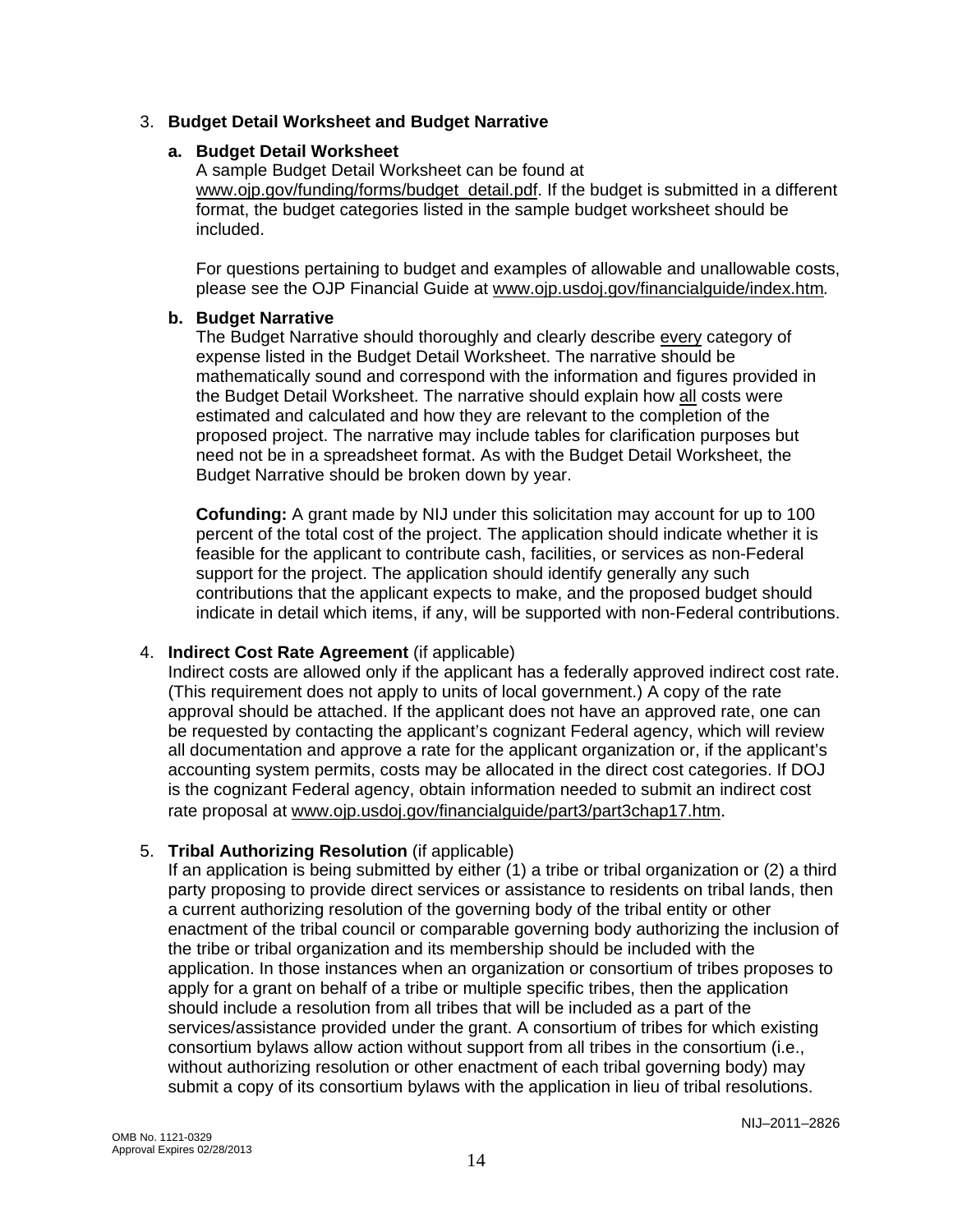### 6. **Other Standard Forms**

Additional forms that may be required in connection with an award are available on OJP's funding page at [www.ojp.usdoj.gov/funding/forms.htm](http://www.ojp.usdoj.gov/funding/forms.htm). For successful applicants, receipt of funds may be contingent upon submission of all necessary forms. Please note in particular the following forms.

- a. [Certifications Regarding Lobbying; Debarment, Suspension and Other](http://www.ojp.usdoj.gov/funding/forms/certifications.pdf)  [Responsibility Matters; and Drug-Free Workplace Requirements](http://www.ojp.usdoj.gov/funding/forms/certifications.pdf) (required to be submitted in GMS prior to the receipt of any award funds)
- b. [Disclosure of Lobbying Activities](http://www.ojp.usdoj.gov/funding/forms/disclosure.pdf) (required for any applicant that expends any funds for lobbying activities; this form must be downloaded, completed, and then uploaded)
- c. [Accounting System and Financial Capability Questionnaire](http://www.ojp.usdoj.gov/funding/forms/financial_capability.pdf) (required for any applicant other than an individual that is a non-governmental entity and that has not received any award from OJP within the past 3 years; this form must be downloaded, completed, and then uploaded)
- d. [Standard Assurances](http://www.ojp.usdoj.gov/funding/forms/std_assurances.pdf) (required to be submitted in GMS prior to the receipt of any award funds)

### **Selection Criteria**

**Statement of the Problem** (Understanding of the problem and its importance)—10%

### **Project/Program Design and Implementation** (Quality and technical merit)—25%

- 1. Awareness of the state of current research or technology.
- 2. Soundness of methods and analytic and technical approach.
- 3. Feasibility of proposed project and awareness of pitfalls.
- 4. Innovation and creativity (when appropriate).

**Capabilities/Competencies** (Capabilities, demonstrated productivity, and experience of applicants)—20%

- 1. Qualifications and experience of proposed staff.
- 2. Demonstrated ability of proposed staff and organization to manage the effort.
- 3. Adequacy of the plan to manage the project, including how various tasks are subdivided and resources are used.
- 4. Successful past performance on NIJ grants and contracts (when applicable).

### **Budget**—20%

- 1. Total cost of the project relative to the perceived benefit.
- 2. Appropriateness of the budget relative to the level of effort.
- 3. Use of existing resources to conserve costs.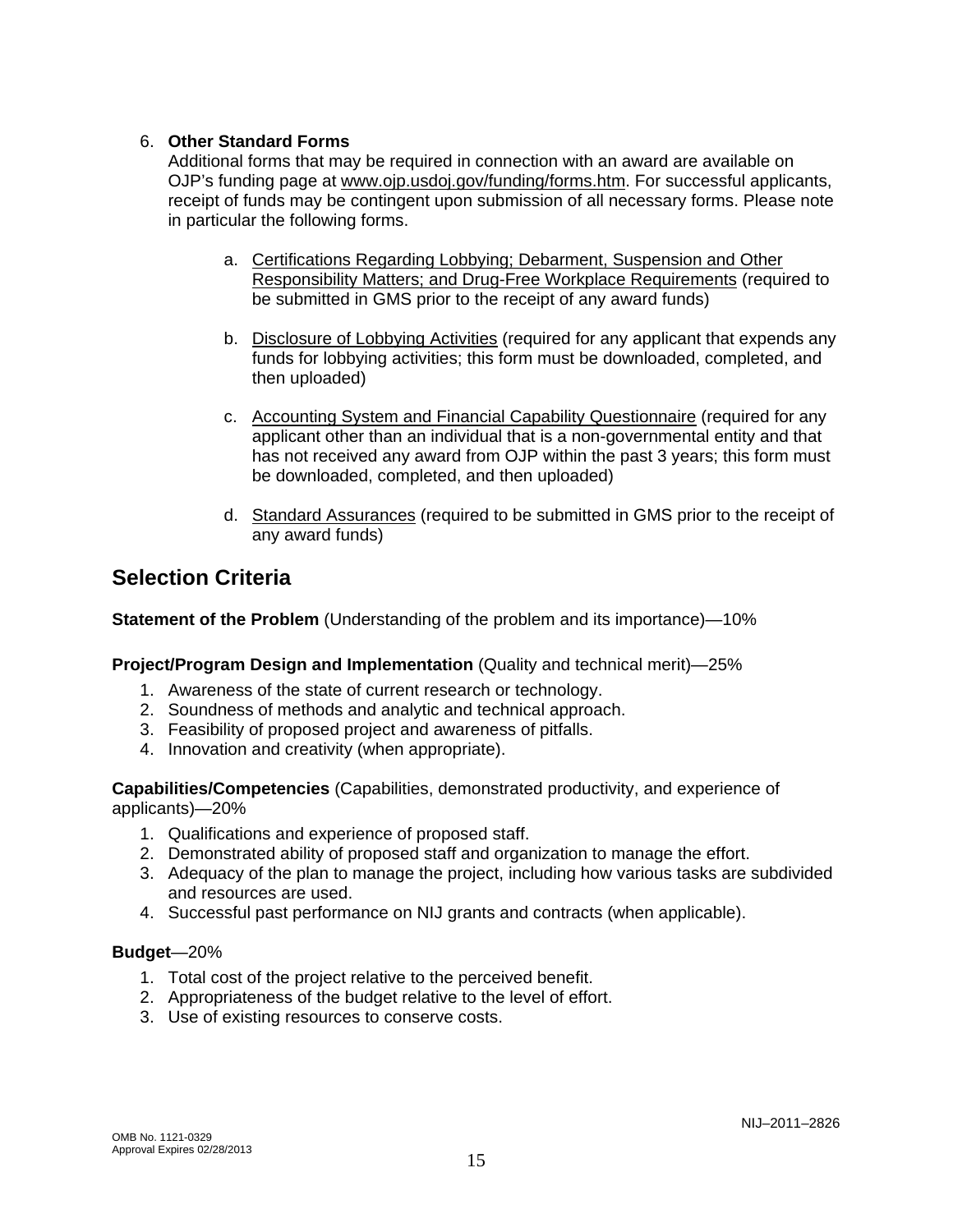**Impact/Outcomes and Evaluation** (Relevance to policy and practice)—15%

- 1. Potential for significant advances in scientific or technical understanding of the problem.
- 2. Potential for significant advances in the field.
- 3. Relevance for improving the policy and practice of criminal justice and related agencies in the United States and improving public safety, security, and quality of life.
- 4. Affordability and cost-effectiveness of proposed products, when applicable (e.g., purchase price and maintenance costs for a new technology or cost of training to use the technology).

### **Relevance of the project for policy and practice in the United States**

Higher quality applications clearly explain the practical implications of the project. They connect technical expertise with criminal justice policy and practice. To ensure that the project has strong relevance for policy and practice, some researchers and technologists collaborate with practitioners and policymakers. The application may include letters showing support from practitioners, but they carry less weight than clear evidence of the applicant's understanding of how policymakers and practitioners can best use and benefit from the proposed work. While a partnership may affect State or local activities, it should also have broader implications for other communities nationwide.

### **Dissemination Strategy**—10%

- 1. Well-defined plan for the grant recipient to disseminate results to appropriate audiences, including researchers, practitioners, and policymakers.
- 2. Suggestions for print and electronic products that NIJ should consider developing for practitioners and policymakers.
- 3. If applicable, a clear strategy leading to the adoption into practice of any equipment or software.

### **Research Independence and Integrity**

Regardless of a proposal's rating under the criteria outlined above, in order to receive funds, the applicant's proposal must demonstrate research independence, including appropriate safeguards to ensure research objectivity and integrity.

For purposes of this solicitation, research independence and integrity pertains only to ensuring that the design, conduct, or reporting of research funded by NIJ grants, cooperative agreements, or contracts will not be biased by any financial interest on the part of the investigators responsible for the research or on the part of the applicant.

In the appendix dealing with research independence and integrity, the applicant must explain the process and procedures that the applicant has put in place to identify and manage potential financial conflicts of interest on the part of its staff, consultants, and/or subrecipients. It must also identify any potential organizational financial conflicts of interest on the part of the applicant with regard to the proposed research. If the applicant believes that there are no potential organizational financial conflicts of interest, the applicant must provide a brief narrative explanation of why it believes that to be the case.

Where potential organizational financial conflicts of interest exist, in the appendix the applicant must identify the safeguards the applicant has put in place to address those conflicts of interest.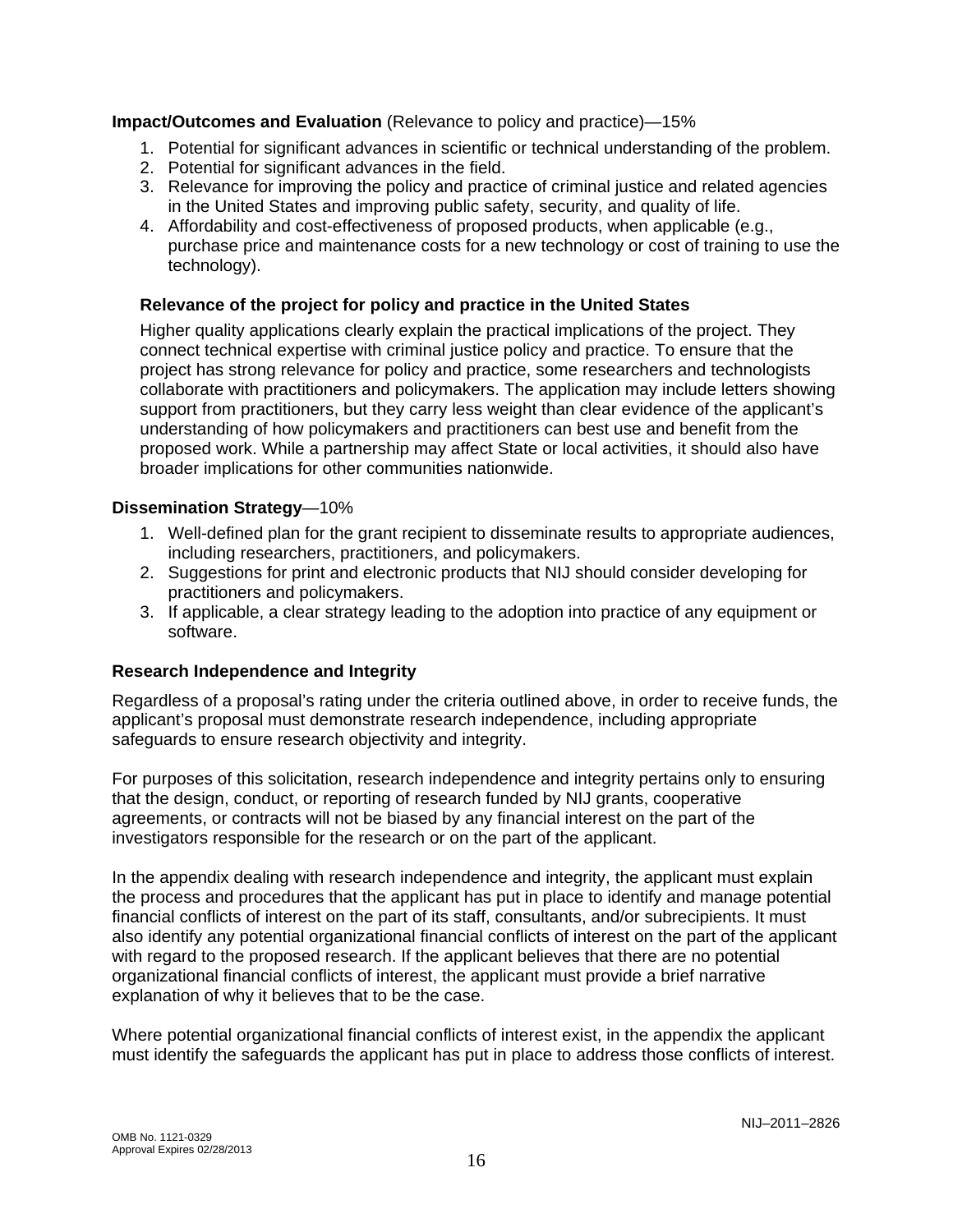Considerations in evaluating research independence and integrity will include, but may not be limited to, the adequacy of the applicant's efforts to identify factors that could affect the objectivity/integrity of the proposed staff and/or the organization in carrying out the research, development, or evaluation activity; and the adequacy of the applicant's existing or proposed remedies to control any such factors.

# **Review Process**

OJP is committed to ensuring a fair and open process for awarding grants. NIJ reviews the application to make sure that the information presented is reasonable, understandable, measurable, and achievable, as well as consistent with the solicitation.

Peer reviewers will review the applications submitted under this solicitation that meet basic minimum requirements. NIJ may use either internal peer reviewers, external peer reviewers, or a combination to review the applications under this solicitation. An external peer reviewer is an expert in the field of the subject matter of a given solicitation who is NOT a current U.S. Department of Justice employee. An internal reviewer is a current U.S. Department of Justice employee who is well-versed or has expertise in the subject matter of this solicitation. Eligible applications will be evaluated, scored, and rated by a peer review panel. Peer reviewers' ratings and any resulting recommendations are advisory only. In addition to peer review ratings, considerations for award recommendations and decisions may include, but are not limited to, underserved populations, geographic diversity, strategic priorities, past performance, and available funding.

The Office of the Chief Financial Officer (OCFO), in consultation with NIJ, conducts a financial review of applications for potential discretionary awards to evaluate the fiscal integrity and financial capability of applicants; examines proposed costs to determine if the budget detail worksheet and budget narrative accurately explain project costs; and determines whether costs are reasonable, necessary, and allowable under applicable Federal cost principles and agency regulations.

All final award decisions will be made by the Director of the National Institute of Justice, who also may give consideration to factors including, but not limited to, underserved populations, geographic diversity, strategic priorities, past performance, and available funding when making awards.

# **Additional Requirements**

Applicants selected for awards must agree to comply with additional legal requirements upon acceptance of an award. OJP strongly encourages applicants to review the information pertaining to these additional requirements prior to submitting an application. Additional information for each requirement can be found at [www.ojp.usdoj.gov/funding/other\\_requirements.htm.](http://www.ojp.usdoj.gov/funding/other_requirements.htm)

- [Civil Rights Compliance](http://www.ojp.usdoj.gov/about/ocr/statutes.htm)
- Faith-Based and Other Community Organizations
- **Confidentiality**

OMB No. 1121-0329 Approval Expires 02/28/2013 **17**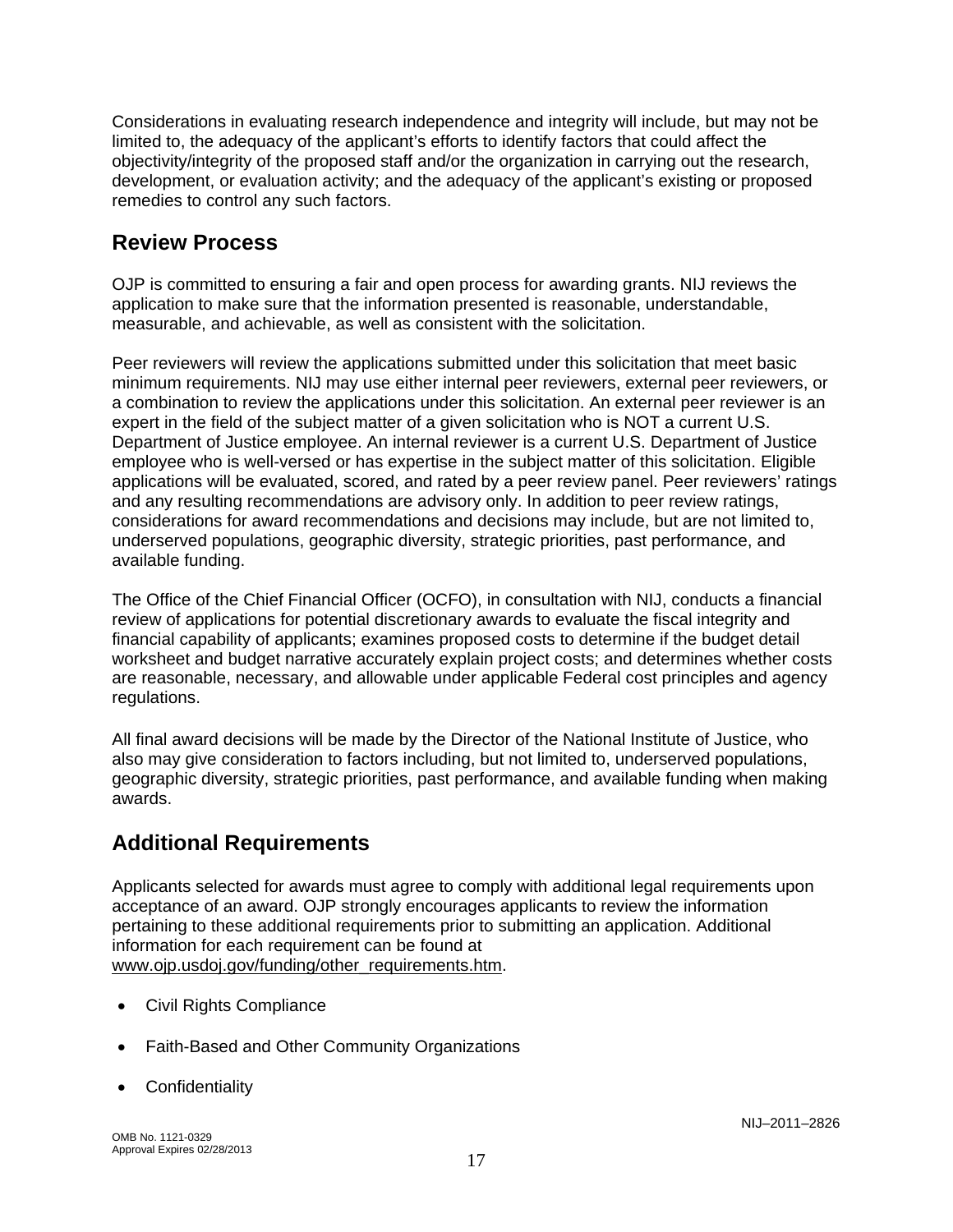- Research and the Protection of Human Subjects
- Anti-Lobbying Act
- Financial and Government Audit Requirements
- National Environmental Policy Act (NEPA)
- DOJ Information Technology Standards (if applicable)
- Single Point of Contact Review
- Non-Supplanting of State or Local Funds
- Criminal Penalty for False Statements
- Compliance with [Office of Justice Programs Financial Guide](http://www.ojp.usdoj.gov/financialguide/index.htm)
- Suspension or Termination of Funding
- Nonprofit Organizations
- For-profit Organizations
- Government Performance and Results Act (GPRA)
- Rights in Intellectual Property
- Federal Funding Accountability and Transparency Act (FFATA) of 2006
- Awards in Excess of \$5,000,000 Federal Taxes Certification Requirement
- Active CCR Registration

If a proposal is funded, the award recipient will be required to submit several reports and other materials, including:

**Final substantive report:** The final report should be a comprehensive overview of the project and should include a detailed description of the project design, data, and methods; a full presentation of scientific findings, placed in the context of existing literature; a thorough discussion of the implications of the project findings for criminal justice practice and policy in the United States; etc. It must contain an abstract of no more than 600 words and an executive summary of 2,500 to 4,000 words.

A draft of the final report, abstract, and executive summary must be submitted 90 days before the end date of the grant. The draft final report will be peer reviewed upon submission. The reviews will be forwarded to the principal investigator with suggestions for revisions. The author must then submit the revised final report, abstract, and executive summary by the end date of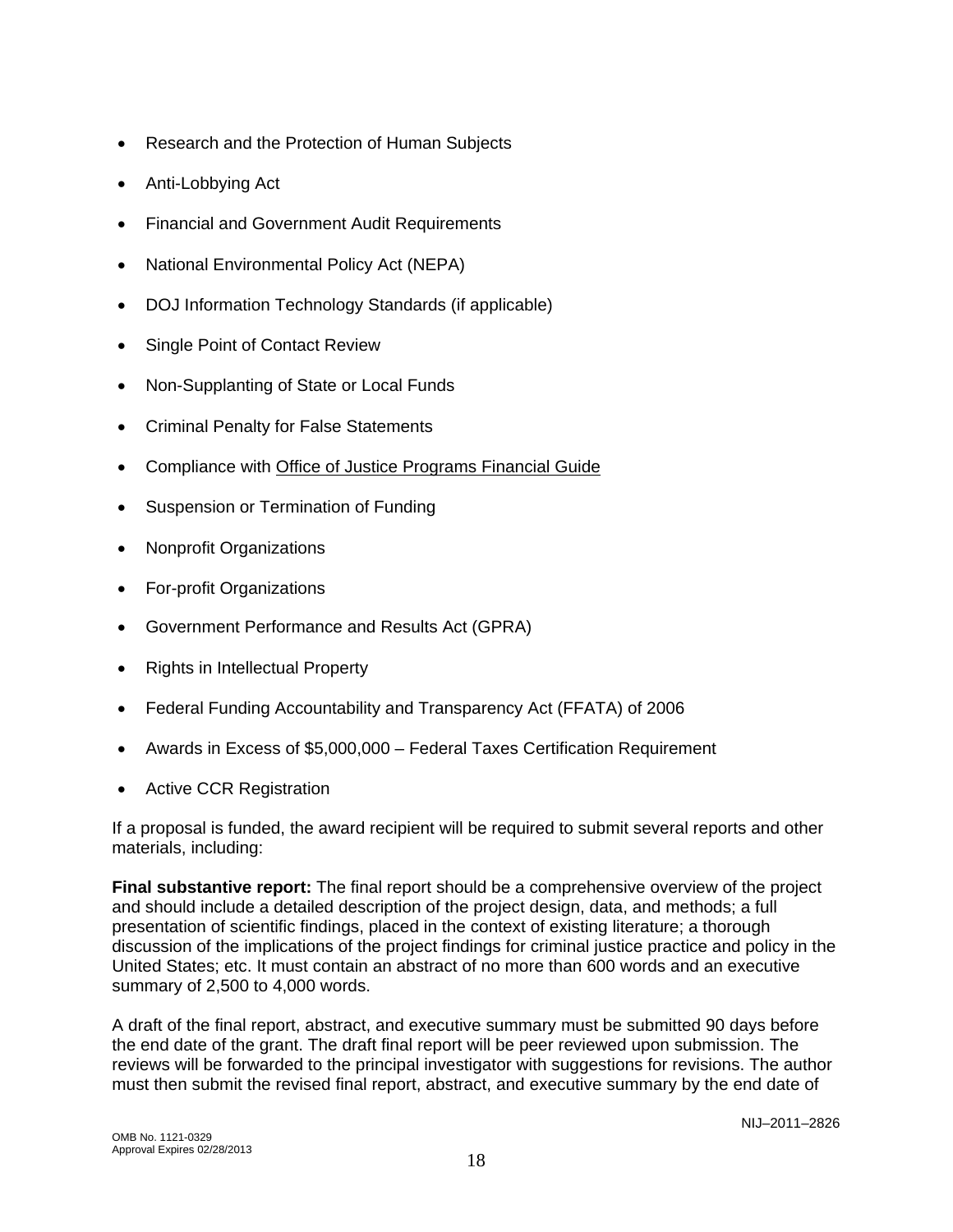the grant. The abstract, executive summary, and final report must be submitted in electronic format.

**Interim reports:** Grantees must submit quarterly financial reports, semi-annual progress reports, a final progress report, and, if applicable, an annual audit report in accordance with Office of Management and Budget Circular A–133. Future awards and fund drawdowns may be withheld if reports are delinquent.

**Data sets:** NIJ requires submission of all data sets (original, intermediate, and final) produced or collected for the funded project, and any artifact associated with the project data. Included with the final sets of data should be the plan outlined in the Data Archiving Strategy section of the proposal.